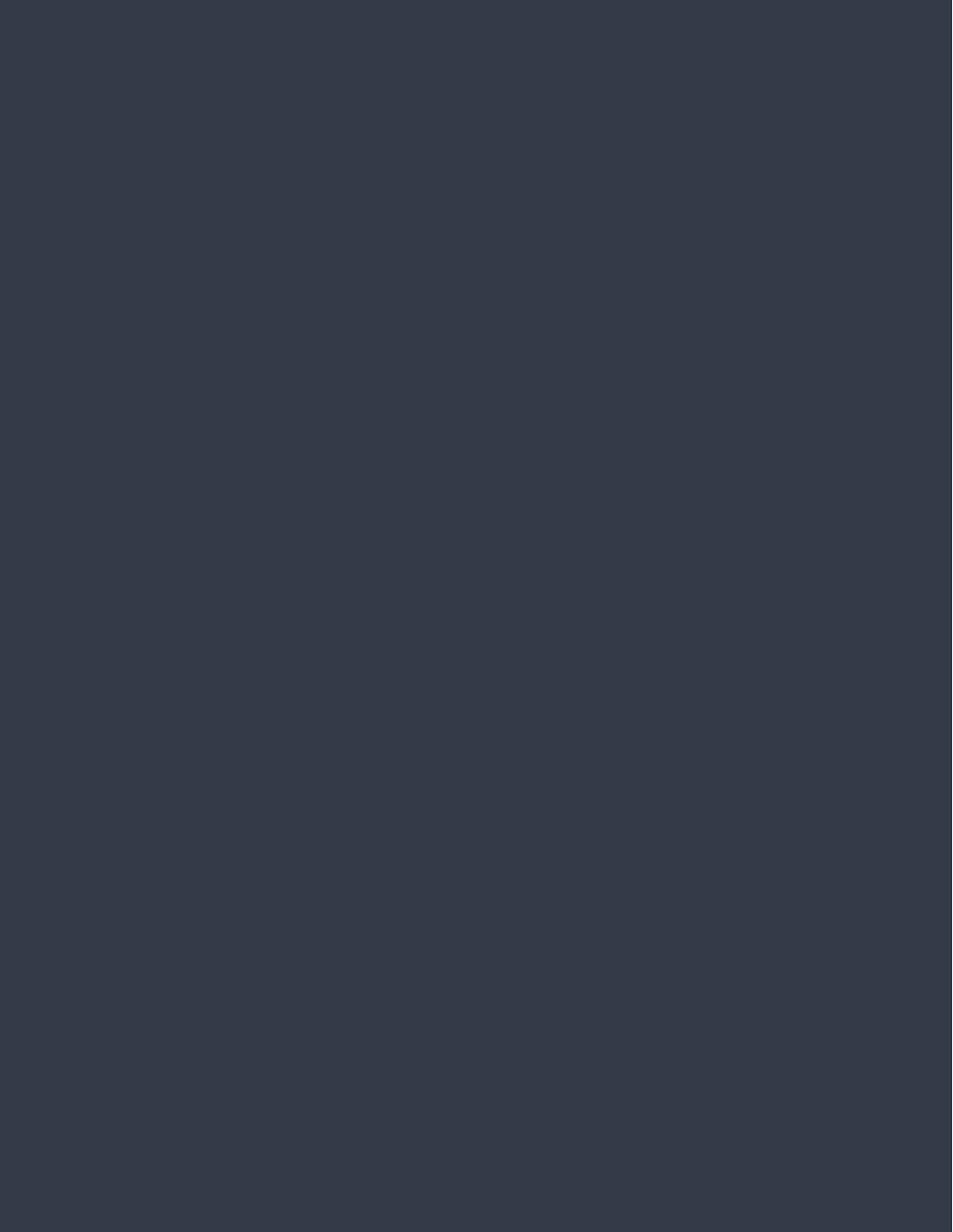### Table of contents

| <b>INTRODUCTION</b>                                                                                 |
|-----------------------------------------------------------------------------------------------------|
| 2015 MARKETS AND FINANCIAL RESULTS OVERVIEW MARKET AND MARKETS AND FINANCIAL RESULTS OVERVIEW (600) |
|                                                                                                     |
|                                                                                                     |
| INDIVIDUAL MARKET ENROLLMENT CHANGES AND FEDERAL SUBSIDIES  12                                      |
|                                                                                                     |
|                                                                                                     |
|                                                                                                     |
|                                                                                                     |
|                                                                                                     |
|                                                                                                     |
|                                                                                                     |
|                                                                                                     |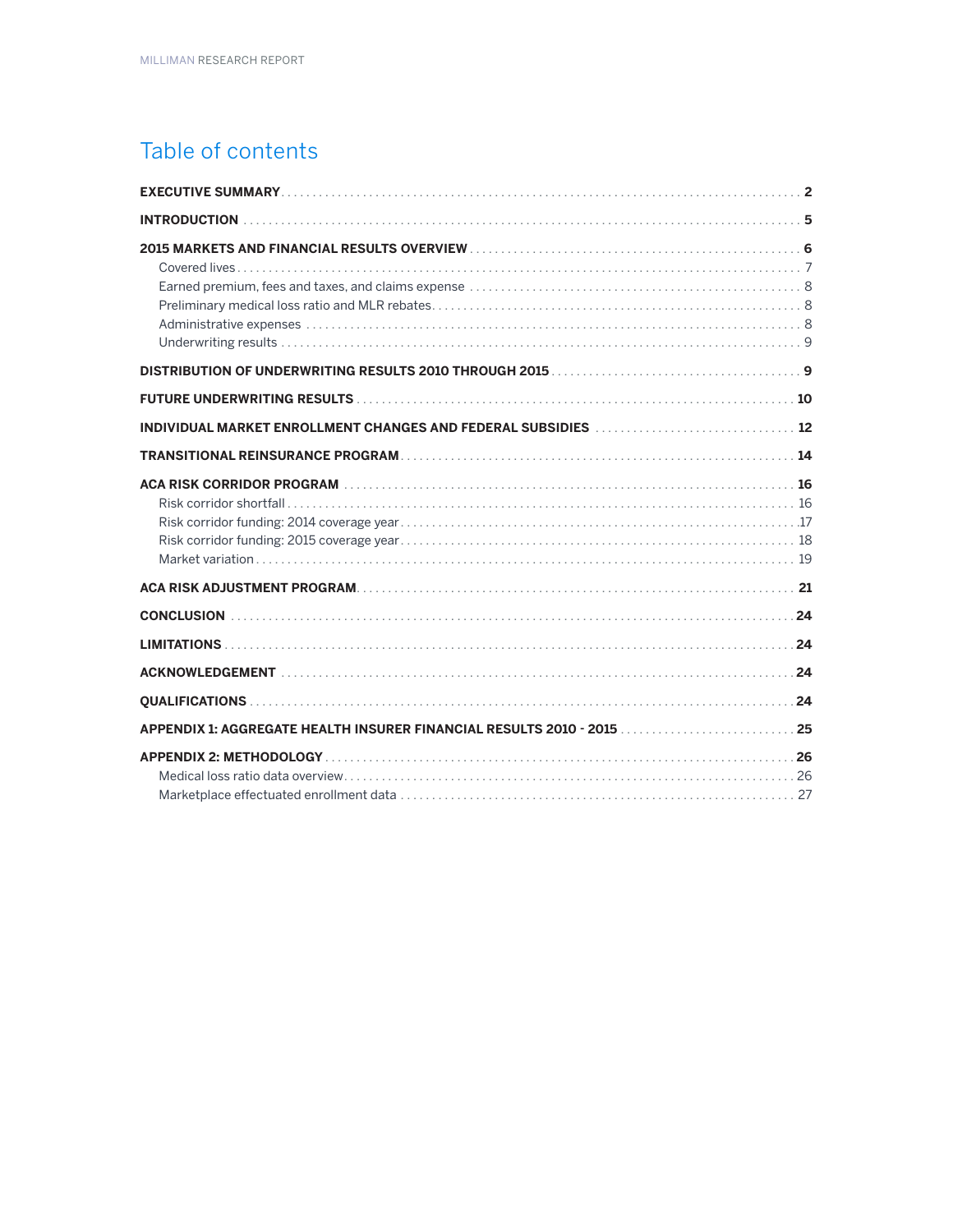### Executive summary

As the United States approaches a potential second round of health insurance reform, data published by the Centers for Medicare and Medicaid Services (CMS) from commercial health insurers' medical loss ratio (MLR) calculations provides a clear picture of insurers' commercial health insurance financial results for the second year of full implementation of the Patient Protection and Affordable Care Act (ACA). This data, supplemented with CMS marketplace data through 2016, provides us insight into various components of the ACA, particularly federal premium and cost-sharing subsidies and the " $3R$ " programs. The 2015 report highlights include:

Individual health insurance market enrollment increased from 15.0 million to 17.5 million covered lives from 2014 to 2015, while small group enrollment continued its decline.

- · Relative to 2013, the individual market has grown by 6.6 million enrollees, driven by federal premium assistance provided through the insurance marketplaces.
- · National fully insured small group enrollment declined from 16.0 million in 2014 to 14.7 million in 2015. Since 2013, market enrollment has shrunk by 2.6 million covered lives (17.3 million to 14.7 million), a decrease of approximately 15%. Data from the Medical Expenditure Panel Survey (MEPS) suggests this 15% decline is the result of fewer small employers offering coverage.

While underwriting margins in the small and large group markets remained consistent from 2014 to 2015, individual market underwriting margins deteriorated from a 6.0% earned premium loss in 2014 to a 9.6% loss in 2015.

- · The ACA risk corridor program's shortfall in funding was a significant driver of the underwriting loss. In 2015, individual market insurer risk corridor requested amounts totaled approximately \$5.3 billion. CMS announced no funding will currently be made available for requested 2015 risk corridor payments, with 2015 risk corridor payments made by insurers being applied to 2014 risk corridor requests.
- · The cumulative risk corridor payment shortfall has reached \$8.3 billion, with nearly 90% of this amount owed to insurers attributable to experience in the individual market.

| <b>COVERAGE YEAR</b> | <b>INDIVIDUAL</b> | <b>SMALL GROUP</b> | <b>TOTAL</b> |
|----------------------|-------------------|--------------------|--------------|
| 2014                 | \$2.142           | \$270              | \$2.412      |
| 2015                 | \$5.323           | \$594              | \$5.917      |
| TOTAL                | \$7.464           | \$864              | \$8.329      |

**FIGURE 1: RISK CORRIDOR FUNDING SHORTFALL AS OF DECEMBER 2016 (\$ MILLIONS)**

- · To the extent insurers' received 100% of risk corridor receivables for both 2014 and 2015, individual market underwriting losses would be limited to approximately 2% of earned premium, equivalent to the risk corridor shortfall being approximately 4% and 7.5% of earned premium for the health insurer industry in 2014 and 2015, respectively.
- · The loss resulting from the underfunding of the risk corridor program was partially offset in the individual market by lower than expected utilization of the transitional reinsurance program. In 2015, the transitional reinsurance program paid insurers approximately \$1.9 billion more than expected because reinsurance contributions exceed reinsurance payments in 2014.

<sup>1</sup> Risk adjustment, risk corridors, and transitional reinsurance.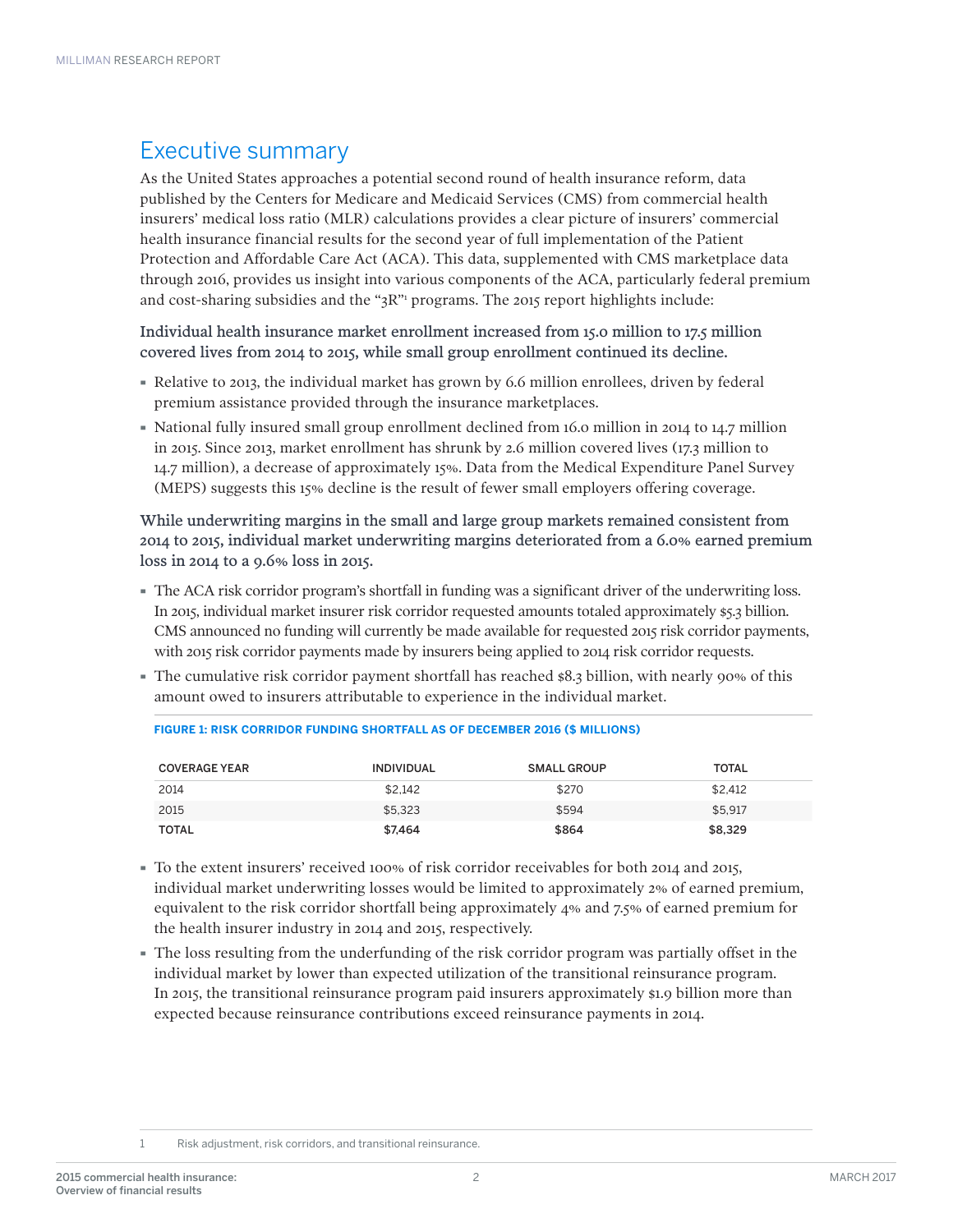The proportion of individual market business experiencing severe losses in 2015 was greater than 2014. In both years, severe losses would have been significantly reduced to the extent requested risk corridor amounts were fully paid by the federal government.

· Figure 2 illustrates the distribution of individual market financial performance from 2013 to 2015. For 2014 and 2015, underwriting results are shown with actual (15.9% of requested amounts for 2014, 0% for 2015) and full risk corridor funding:



.<br>Note: Receiving the full risk corridor receivable has the possibility of increasing an insurer's profitability into the 10%+ category because of the presence of a large premium deficiency reserve release and/or a very profitable non-QHP block of business.

Based on actual risk corridor funding, the proportion of individual market business experiencing underwriting losses of more than 30% earned premium was 7% in 2014, increasing to 10% in 2015. To the extent full risk corridor funding was provided, losses above 30% would have been reduced to 1.5% and 2.5% of national market share for 2014 and 2015, respectively.

- · The proportion of the market experiencing underwriting losses of greater than 10% increased from 33% to 39% from 2014 to 2015. Losses greater than 10% would have been dampened to 18% and 17% of the national market for 2014 and 2015, respectively.
- · While 2015 was the second year of the ACA's reformed individual market, insurers may have had limited experience data available on consumers purchasing coverage in the insurance marketplaces. Additionally, enrollment data from the 2014 open enrollment period may have suggested the opportunity for significant market share gains if less conservatism was used in premium rate development.
- · Full risk corridor funding would have produced 2014 and 2015 underwriting distributions very similar to 2013, the last year of the pre-ACA market.

Risk adjustment transfer payments had a larger, material impact on the individual and small group markets in 2015 than in 2014.

- · In 2015, risk adjustment transfer payments increased to approximately 4.0% of earned premium from approximately 3.2% of earned premium in 2014 in the individual market. In the small group market, 2015 risk adjustment transfer payments increased to approximately 1.5% of earned premium from approximately 0.8% in 2014. The percentages increased in 2015 as market share of ACA-compliant membership increased.
- · Insurers representing 71% and 34% of national market share in the 2015 individual and small group markets, respectively, had risk adjustment transfer payments of greater than 2% of total earned premium.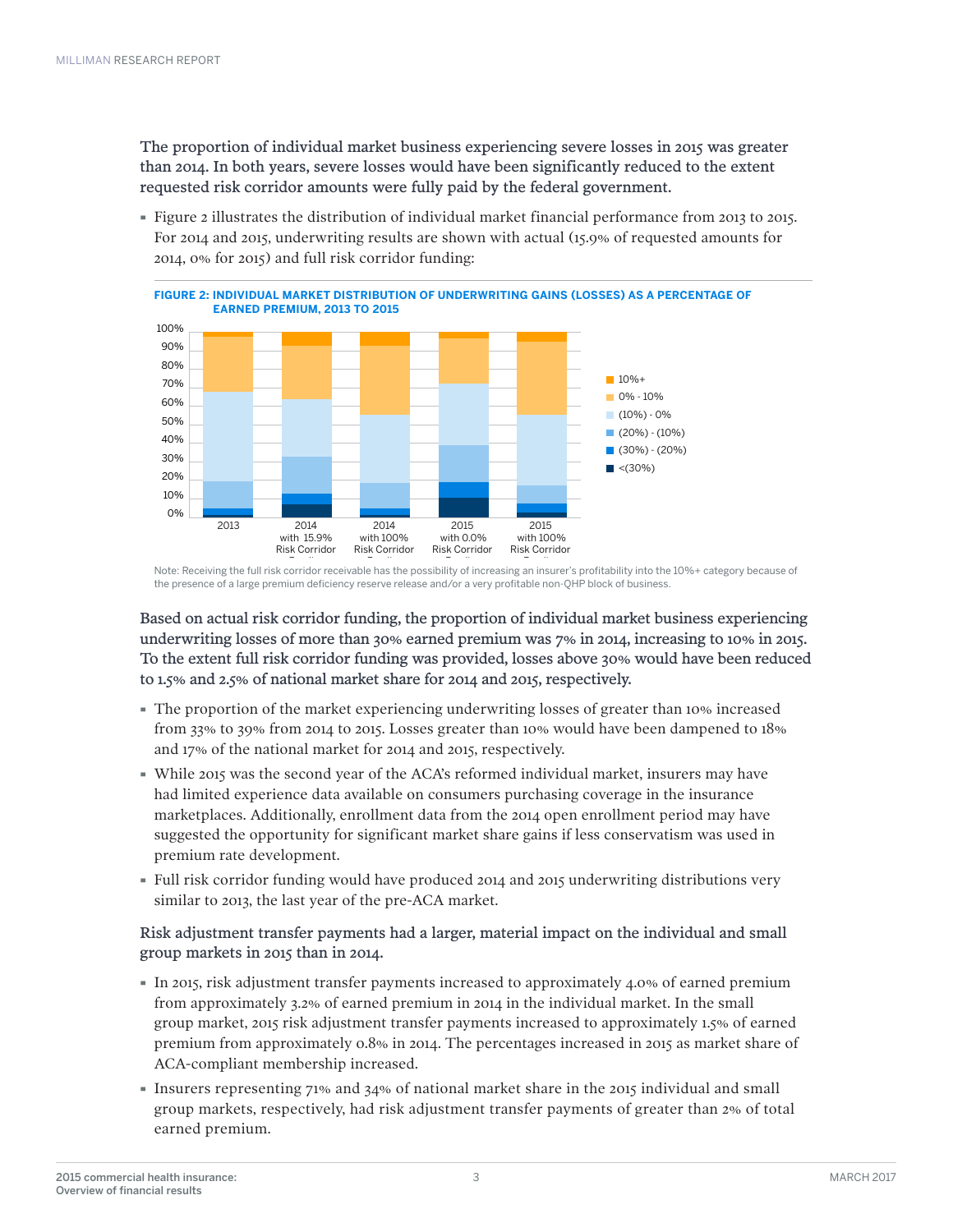· In both the individual and small group markets, 2014 and 2015 risk adjustment transfer payments as a percentage of earned premium at the insurer level were moderately correlated. Most insurers that paid or received risk adjustment transfers in 2014 also did so in 2015.

During the first three years of operation, insurance marketplace enrollment is estimated to have increased from 36% of the total individual market in 2014 to 56% in 2016.

- Corresponding to overall insurance marketplace enrollment growth, Figure 3 illustrates the significant growth in the percentage of market enrollees receiving advanced premium tax credits (APTC) and cost-sharing reduction (CSR) subsidies from 2014 through 2016.
- · In 2014, we estimate 69% of individual market member months did not receive premium assistance (off-marketplace enrollees and unsubsidized marketplace enrollees). We estimate 53% of 2016 individual market member months did not receive premium assistance.
- · In the context of the significant 2017 premium rate increases observed in the insurance marketplaces in many states, APTCs will substantially mitigate the net premium increases for qualifying households. However, a substantial portion of individual market enrollees do not receive premium assistance. While these households likely have higher income on average, it is unclear how premium rate increases will impact the insurance participation rate of the unsubsidized portion of the market.



1. The 2016 individual market premium data is estimated based on 3Q2016 statutory filings.

2. "% Effectuated" values represent enrollment for respective enrollees as a percentage of total individual market enrollment.

In summary, 2015 saw a continued increase in individual market enrollment; driven by growth in the individual marketplaces. With this growth come changing population characteristics and corresponding pricing challenges for insurance carriers operating in the market. These population changes, coupled with regulatory uncertainty associated with the risk corridor program, likely contributed to the underwriting losses experienced by many individual market insurers. Both the small and large group markets experienced a lower degree of market changes, corresponding to a lower degree of insurer financial performance volatility.

Based on 2017 plan selection information released by CMS, growth in the individual marketplace appears to have plateaued.<sup>2</sup> Market stabilization and additional data on marketplace enrollees have the potential to aid in improving insurer financial results, facilitated by the implementation of appropriate premium rate changes. However, the 2016 elections have renewed the potential for regulatory and legislative changes to affect the commercial health insurance markets. Insurers should be cognizant of the impact of these changes to each market's risk pool when evaluating market opportunities and establishing premium rates.

<sup>2</sup> Goldstein, A. (February 3, 2017). HealthCare.gov suffers first enrollment decline as GOP works to kill the ACA. Washington Post. Retrieved February 15, 2017, from [https://www.washingtonpost.com/national/health-science/healthcaregov-suffers](https://www.washingtonpost.com/national/health-science/healthcaregov-suffers-first-enrollment-decline-ever-as-gop-works-to-kill-the-aca/2017/02/03/941e0e3a-ea2d-11e6-bf6f-301b6b443624_story.html?utm_term=.350880442553)[first-enrollment-decline-ever-as-gop-works-to-kill-the-aca/2017/02/03/941e0e3a-ea2d-11e6-bf6f-301b6b443624\\_story.](https://www.washingtonpost.com/national/health-science/healthcaregov-suffers-first-enrollment-decline-ever-as-gop-works-to-kill-the-aca/2017/02/03/941e0e3a-ea2d-11e6-bf6f-301b6b443624_story.html?utm_term=.350880442553) [html?utm\\_term=.b66183146882](https://www.washingtonpost.com/national/health-science/healthcaregov-suffers-first-enrollment-decline-ever-as-gop-works-to-kill-the-aca/2017/02/03/941e0e3a-ea2d-11e6-bf6f-301b6b443624_story.html?utm_term=.350880442553).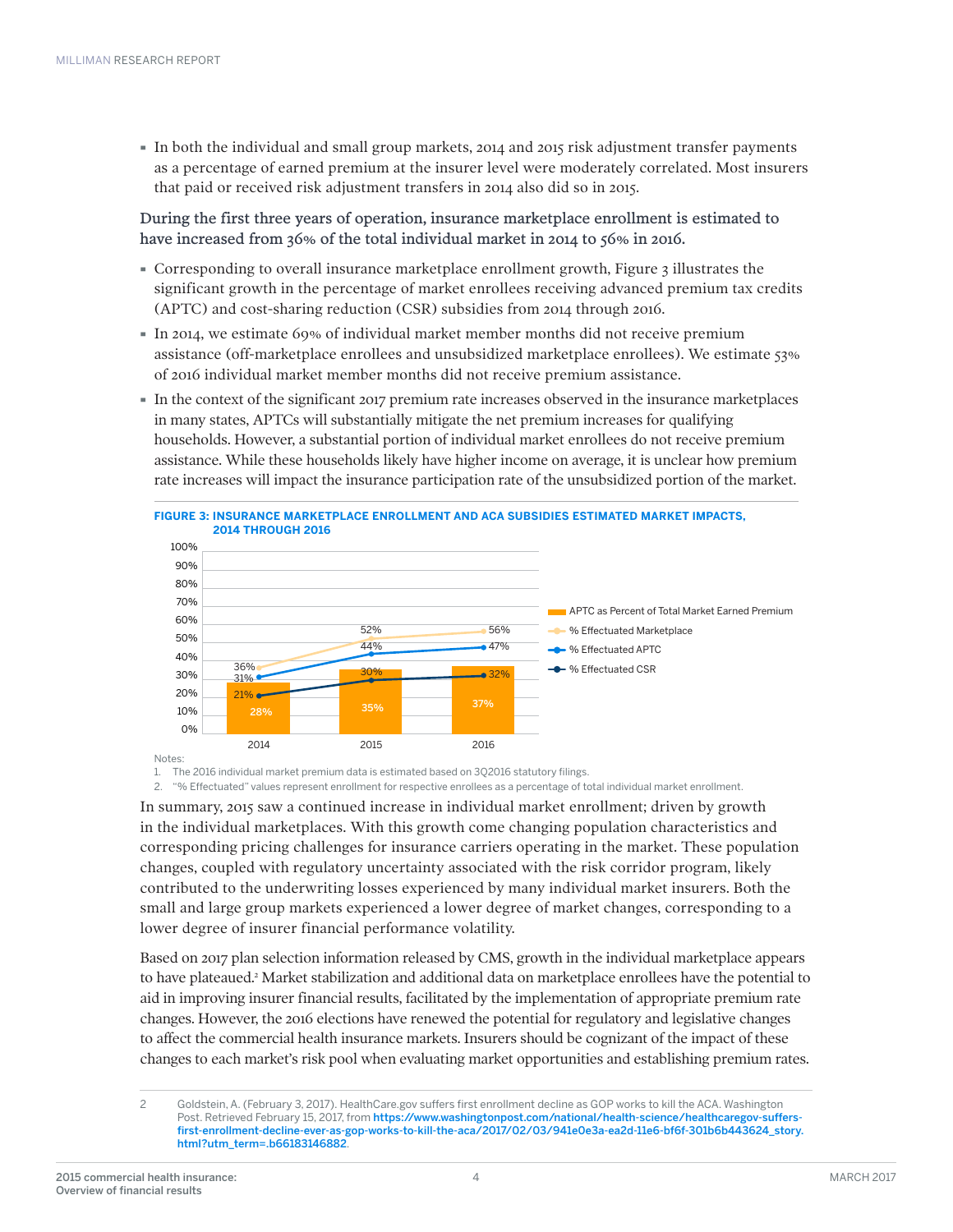### Introduction

The year 2015 marked the second year of the biggest changes to the commercial insurance market under the ACA. Whereas many states permitted medical underwriting, exclusion of essential health benefits (EHBs), and no limitations on the insured member's maximum cost sharing in the pre-2014 individual and small group insurance markets, the ACA implemented essential benefit requirements and adjusted community rating, along with standardized actuarial value requirements.

Furthermore, for coverage beginning January 1, 2014, new financial assistance became available to millions of lower-income Americans who purchase coverage in the individual market via premium and cost-sharing assistance in the federal or state marketplaces. This expected influx of new enrollment into the individual market resulted in new companies offering individual products, including traditional Medicaid managed care health plans and consumer operated and oriented plans (CO-OPs). To mitigate some of the increased uncertainty arising from adjusted community rating and the new enrollment, the ACA's "3R" programs (permanent risk adjustment, transitional reinsurance, and temporary risk corridors<sup>3</sup>) were established to help mitigate risk associated with member plan selection, high-cost claims, and general pricing uncertainty.

While the 3Rs were intended to provide more stable insurer financial outcomes, they added significant uncertainty and complexity to the financial results of insurers in 2014 and 2015. Because risk adjustment and risk corridor results in the individual and small group markets are tied to the performance and reporting of other insurers within a specific market and are not calculated until well after statutory deadlines, financial results reported in year-end statutory statements were based on estimated results for these programs.

In particular, the risk corridor program has been a source of significant political and regulatory uncertainty for insurers:

- · On October 1, 2015, the Center for Consumer Information and Insurance Oversight (CCIIO) announced that insurers would only receive 12.6% of risk corridor receivables for the 2014 coverage year, which was due to a lack of available funding for the program.4
- · On November 18, 2016, CCIIO announced that risk corridor payments from 2015 would be applied to the remaining 2014 risk corridor receivables.5 This announcement resulted in insurers receiving a cumulative total of 15.9% of the risk corridor receivables that were due for 2014, but 0% of payment for the 2015 coverage year.

Data used in this report was provided by health insurers in their Medical Loss Ratio Reporting Forms (MLR forms) submitted to CCIIO for 2011 through 2015, along with 2010 Supplemental Health Care Exhibit (SHCE) data, to summarize financial results in the commercial health insurance markets.<sup>6</sup> For 2014 and 2015, the MLR data is unique because it provides a final accounting of ACA 3R results for insurers, rather than estimated revenue or charges that were included in statutory annual statements, including the SHCE.

This report provides an overview of health insurer financial results in 2015 and evaluates changes in the health insurance industry's expense structure and enrollment relative to prior years. We explore impacts to the insurance markets from the insurance marketplaces and the ACA 3R programs. Additionally, we review marketplace enrollment and associated subsidies from 2014 through 2016 in the context of the aggregate individual health insurance market.

<sup>3</sup> For more information on the basic structure of the risk corridor program, see Norris, D, van der Heijde, M. and Leida, H. (October 2013). Risk Corridors under the Affordable Care Act—A Bridge over Troubled Waters, but the Devil's in the Details. *Health Watch*. Retrieved March 7, 2016, from [http://us.milliman.com/uploadedFiles/insight/2013/Risk-corridors-under-the-ACA.pdf.](http://us.milliman.com/uploadedFiles/insight/2013/Risk-corridors-under-the-ACA.pdf)

<sup>4</sup> Katterman, S. (October 5, 2015). Headwinds cause 2014 risk corridor funding shortfall. Milliman Healthcare Reform Briefing Paper. Retrieved March 7, 2016, from <http://us.milliman.com/insight/2015/Headwinds-cause-2014-risk-corridor-funding-shortfall/>.

<sup>5</sup> CMS (November 18, 2016). Risk Corridors Payment and Charge Amounts for the 2015 Benefit Year. Retrieved February 15, 2017, from <https://www.cms.gov/CCIIO/Resources/Regulations-and-Guidance/Downloads/2015-RC-Issuer-level-Report-11-18-16-FINAL-v2.pdf>.

<sup>6</sup> See appendix for more information on these data sources.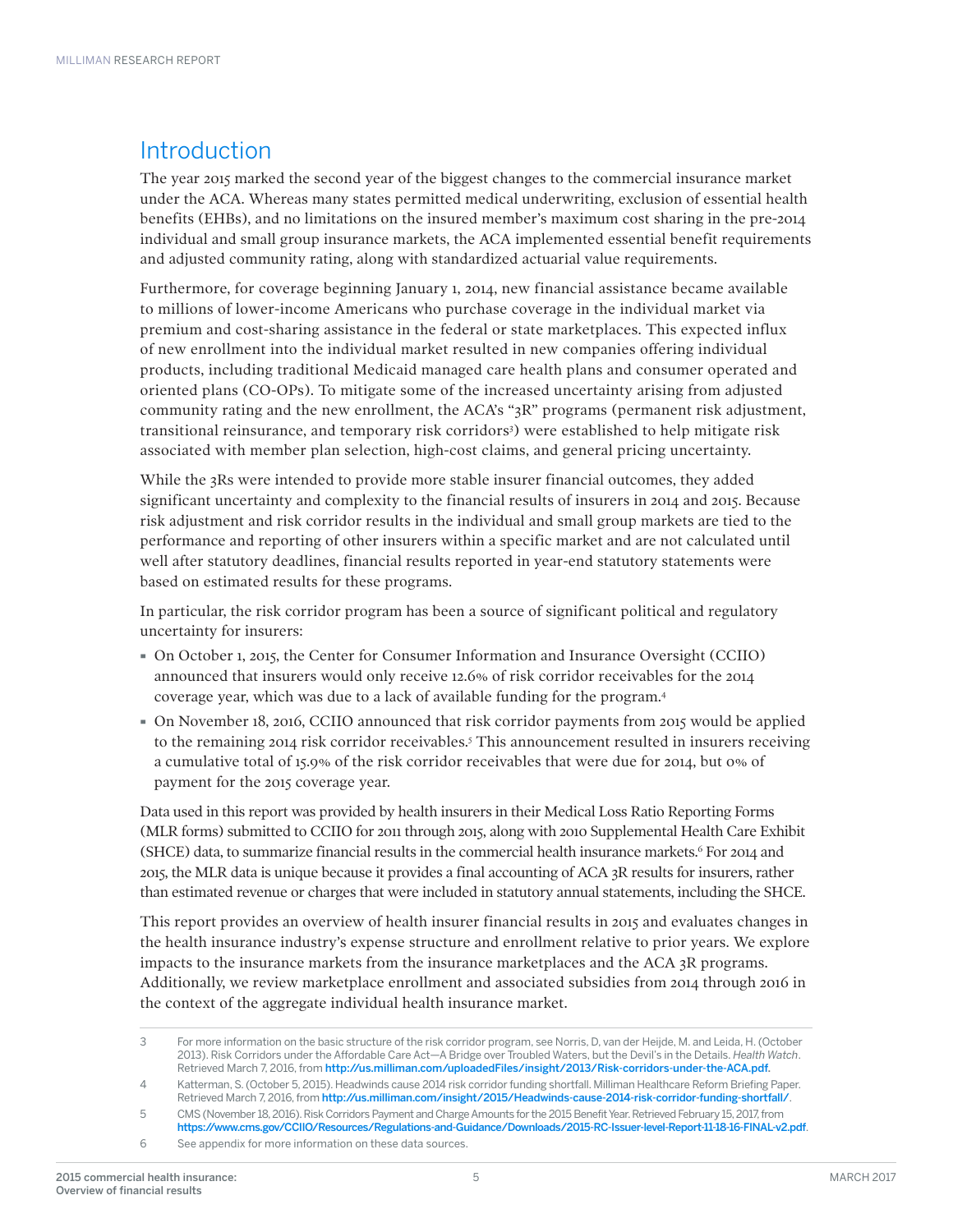### 2015 markets and financial results overview

Figure 4 illustrates the aggregate insured lives and composite reported premium and expenses in the individual, small group, and large group health insurance markets on a per member per month (PMPM) basis and as a percentage of premium in 2015. Figure 5 provides the same measures but reflects the changes in enrollment and financial metrics from 2014 to 2015. The appendix of this report provides additional detail on insurer financial results from 2010 through 2015.

| <b>FIGURE 4: AGGREGATE REPORTED 2015 COMPREHENSIVE EXPERIENCE</b> |                   |                    |                    |  |  |  |  |  |  |  |
|-------------------------------------------------------------------|-------------------|--------------------|--------------------|--|--|--|--|--|--|--|
| <b>MEASURE</b>                                                    | <b>INDIVIDUAL</b> | <b>SMALL GROUP</b> | <b>LARGE GROUP</b> |  |  |  |  |  |  |  |
| <b>COVERED LIVES</b>                                              | 17.500.000        | 14.700.000         | 42.700.000         |  |  |  |  |  |  |  |
| EARNED PREMIUM PMPM                                               | \$337.64          | \$410.95           | \$410.68           |  |  |  |  |  |  |  |
| <b>CLAIMS EXPENSES PMPM</b>                                       | \$305.43          | \$327.92           | \$349.30           |  |  |  |  |  |  |  |
| FEES AND TAXES PMPM                                               | \$13.86           | \$24.81            | \$20.35            |  |  |  |  |  |  |  |
| <b>MLR REBATES PMPM</b>                                           | \$0.51            | \$0.87             | \$0.26             |  |  |  |  |  |  |  |
| TOTAL ADMINISTRATIVE EXPENSES PMPM                                | \$48.19           | \$51.94            | \$32.80            |  |  |  |  |  |  |  |
| UNDERWRITING GAIN (LOSS) PMPM                                     | (\$32.55)         | \$4.64             | \$6.61             |  |  |  |  |  |  |  |
| PRELIMINARY MEDICAL LOSS RATIO                                    | 95.3%             | 85.8%              | 90.3%              |  |  |  |  |  |  |  |
| REBATE EXPENSE RATIO                                              | $0.1\%$           | $0.2\%$            | $0.1\%$            |  |  |  |  |  |  |  |
| <b>UNDERWRITING MARGIN</b>                                        | $(9.6\%)$         | 1.1%               | 1.6%               |  |  |  |  |  |  |  |
| ADMINISTRATIVE EXPENSE RATIO                                      | 14.3%             | 12.6%              | 8.0%               |  |  |  |  |  |  |  |

#### **FIGURE 5: AGGREGATE CHANGES 2014 TO 2015 COMPREHENSIVE EXPERIENCE**

| <b>MEASURE</b>                     | <b>INDIVIDUAL</b> | <b>SMALL GROUP</b> | <b>LARGE GROUP</b> |
|------------------------------------|-------------------|--------------------|--------------------|
| <b>COVERED LIVES</b>               | 2.500.000         | (1.300.000)        | (500,000)          |
| <b>EARNED PREMIUM PMPM</b>         | \$34.68           | \$21.96            | \$5.89             |
| CLAIMS EXPENSES PMPM               | \$53.79           | \$17.02            | \$6.42             |
| FEES AND TAXES PMPM                | (\$2.14)          | \$1.73             | \$0.25             |
| MLR REBATES PMPM                   | (\$0.81)          | \$0.14             | \$0.08             |
| TOTAL ADMINISTRATIVE EXPENSES PMPM | (\$0.35)          | \$3.45             | \$0.14             |
| UNDERWRITING GAIN (LOSS) PMPM      | (\$14.46)         | (\$0.51)           | (\$0.40)           |
| PRELIMINARY MEDICAL LOSS RATIO     | 6.5%              | $(0.1\%)$          | 0.3%               |
| REBATE EXPENSE RATIO               | $(0.3\%)$         | $0.0\%$            | $0.0\%$            |
| UNDERWRITING MARGIN                | $(3.7\%)$         | $(0.2\%)$          | $(0.1\%)$          |
| ADMINISTRATIVE EXPENSE RATIO       | $(1.8\%)$         | 0.2%               | $(0.1\%)$          |

Notes:

1. Dollar values are illustrated on a PMPM basis.

2. Covered lives equals reported member months divided by 12.

3. Values have been rounded.

4. Actual rebate expense ratio was 0.15% (individual), 0.21% (small group), and 0.06% (large group).

5. Preliminary medical loss ratio is based on statutory guidelines. The sum of the preliminary medical loss ratio, underwriting margin, and administrative expense ratio will not equal 1.

6. The 2015 financial results reflect applicable insurers receiving 0% of risk corridor receivables in the individual and small group markets, which is reflected in claims expenses. The 2014 financial results reflect applicable insurers receiving 15.9% of risk corridor receivables in the individual and small group markets.

7. The 2014 and 2015 individual market values reflect Arkansas's private option Medicaid expansion population (approximately 210,000 individuals as of December 2014<sup>7</sup> and 200,000 individuals in December 2015<sup>8</sup>).

7 Arkansas Department of Human Services (October-December 2014). Arkansas Private Option 1115 Demonstration Waiver: Quarterly Report, October 1, 2014 to December 31, 2014. Retrieved March 7, 2016, from <https://www.medicaid.state.ar.us/Download/general/publicdata/POQrtlyRptOct-Dec.pdf>.

8 Arkansas Department of Human Services (October-December 2015). Arkansas Private Option 1115 Demonstration Waiver: Quarterly Report, October 1, 2015 – December 31, 2015. Retrieved February 15, 2017, from [https://www.medicaid.gov/](https://www.medicaid.gov/Medicaid-CHIP-Program-Information/By-Topics/Waivers/1115/downloads/ar/Health-Care-Independence-Program-Private-Option/ar-private-option-qtrly-rpt-oct-dec-2015.pdf) [Medicaid-CHIP-Program-Information/By-Topics/Waivers/1115/downloads/ar/Health-Care-Independence-Program-](https://www.medicaid.gov/Medicaid-CHIP-Program-Information/By-Topics/Waivers/1115/downloads/ar/Health-Care-Independence-Program-Private-Option/ar-private-option-qtrly-rpt-oct-dec-2015.pdf)[Private-Option/ar-private-option-qtrly-rpt-oct-dec-2015.pdf](https://www.medicaid.gov/Medicaid-CHIP-Program-Information/By-Topics/Waivers/1115/downloads/ar/Health-Care-Independence-Program-Private-Option/ar-private-option-qtrly-rpt-oct-dec-2015.pdf).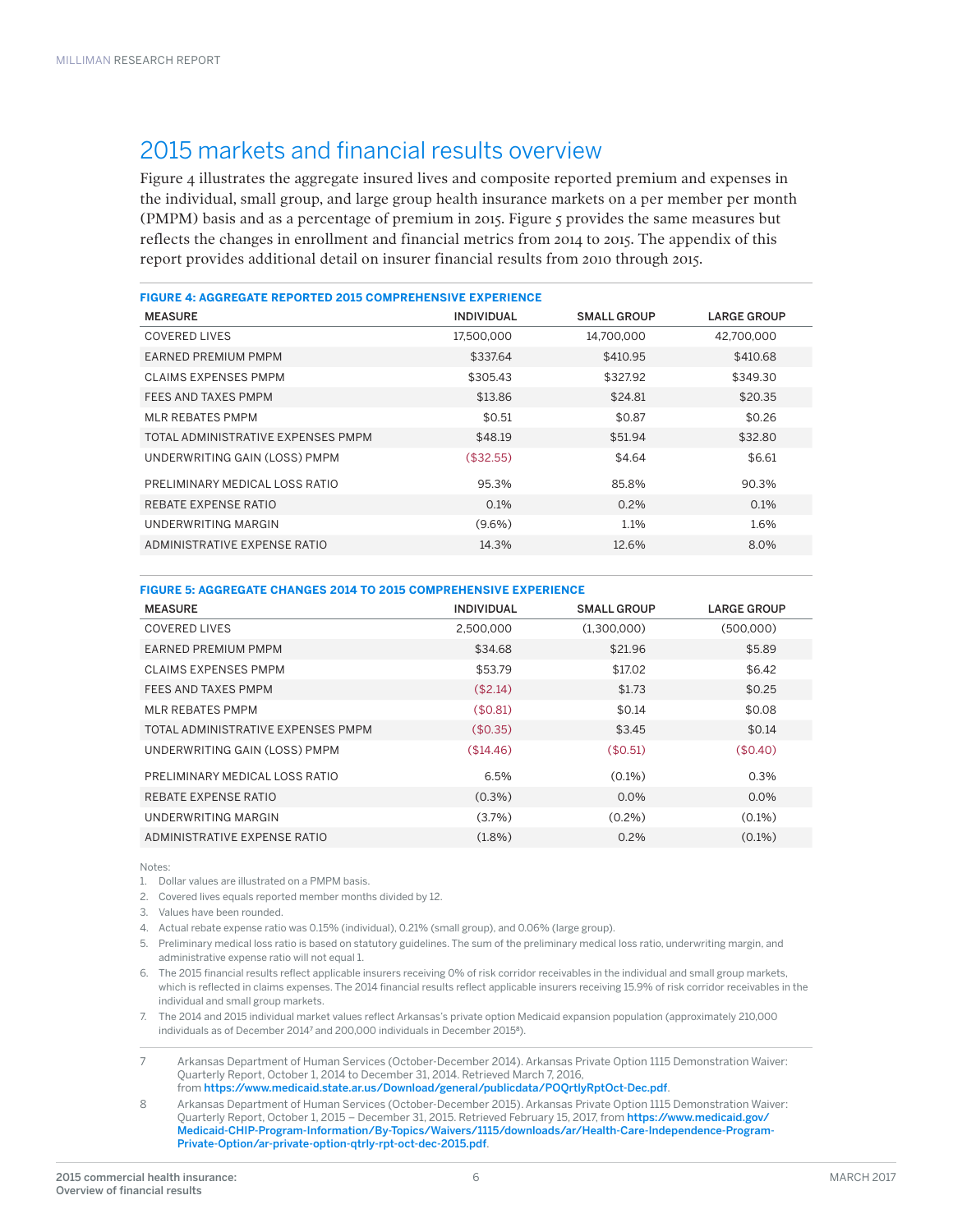#### **COVERED LIVES**

In 2015, 74.9 million individuals were insured across the three insurance markets, which reflects an increase of approximately 700,000 insured lives relative to 2014. While the individual health insurance market grew by 2.5 million lives (coinciding with enrollment growth observed in the insurance marketplace), both the small group and large group fully insured markets continued a downward trend in covered lives in 2015. Enrollment in the small group market declined by more than 8% from 2014 to 2015.



**FIGURE 6: NATIONAL COMPREHENSIVE HEALTH INSURANCE ENROLLMENT, 2011 TO 2015**

Notes:

1. Covered lives defined as reported member months divided by 12.

2. Values have been rounded to the nearest 100,000.

The MEPS published by the Agency for Healthcare Research and Quality (AHRQ) indicated a material drop in the number of private sector establishments with fewer than 50 employees that were offering health insurance from 2013 to 2015. On a national level, the percentage decreased from 34.8% in 2013, to 32.2% in 2014, falling further to 29.4% in 2015.9 This percentage decline closely resembles the overall decrease in insured lives in the small group market from 2013 to 2015. While it is possible that a portion of the decline in the small group market enrollment was a result of employers moving from fully insured to self-funded coverage, MEPS data does not indicate that a significant change occurred in the rate of self-funded plans among establishments with fewer than 50 employees offering health insurance.10

Conversely, in the large group market, it is likely that the decline in insured lives is attributable to employers moving from fully insured to self-funded coverage. MEPS data indicates that the percentage of establishments with 100 to 499 employees self-funding at least one plan increased from 25.3% in 2013 to 30.1% in 2015.11 Employers may have had additional incentives to self-fund their employer-sponsored insurance coverage in 2014 and 2015, as doing so could reduce expenses related to the ACA's Health Insurer Fee (HIF).

<sup>9</sup> Agency for Healthcare Research and Quality. Percent of private-sector establishments that offer health insurance by firm size and selected characteristics (Table I.A.2), year 1996-2015. Medical Expenditure Panel Survey Insurance Component Tables. Generated using MEPSnet/IC (January 22, 2017).

<sup>10</sup> Agency for Healthcare Research and Quality. Percent of private-sector establishments that offer health insurance that selfinsure at least one plan by firm size and selected characteristics (Table I.A.2.a), year 1996-2015: Medical Expenditure Panel Survey Insurance Component Tables. Generated using MEPSnet/IC (January 22, 2017).

<sup>11</sup> Ibid.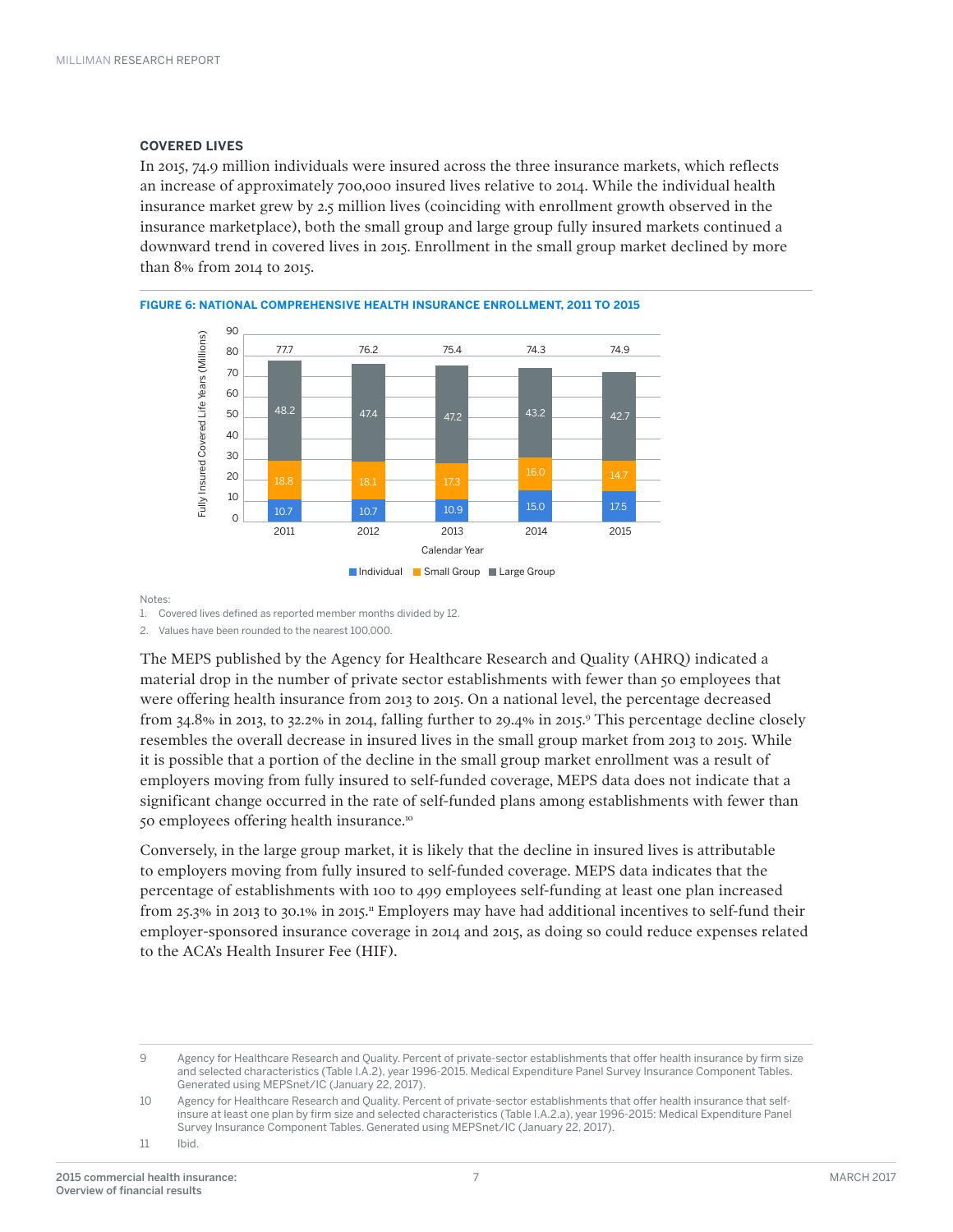#### **EARNED PREMIUM, CLAIMS EXPENSE, AND FEES AND TAXES**

Earned premiums and claims expenses increased in each of the three markets from 2014 to 2015, with the individual market experiencing the largest changes. While individual market premiums on a PMPM basis increased by over 11%, a significant portion of this increase may be attributable to market enrollment shifting further to ACA-compliant coverage (versus coverage written under pre-ACA underwriting rules, such as grandfathered or transitional coverage) that had additional benefits and a higher actuarial value relative to prior coverage. Claims expenses in the individual market increased by over 21% from 2014 to 2015 on a PMPM basis. Consistent with the increase in earned premium, a material portion of this increase may be a result of insured members shifting to ACA-compliant coverage. Fees and taxes levied on insurers decreased from 2014 to 2015 in the individual market, while increasing marginally in the group markets.

#### **PRELIMINARY MEDICAL LOSS RATIO AND MLR REBATES**

Within the individual market from 2014 to 2015, the preliminary MLR increased from 88.8% to 95.3%. This increase was attributable to claims expense growth significantly outpacing growth in earned premiums, which contributed to an over 9% underwriting loss in 2015. Since 2010, the individual market has experienced an increase in its composite MLR of more than 14 percentage points. From 2010 to 2015, the average national premium increased from \$214 to \$338 and administrative expenses increased from approximately \$41 to \$48, while claims cost increased from \$166 to \$305 on a PMPM basis. To the extent the insurance industry operated on a breakeven basis in 2015, we estimate the market composite medical loss ratio would be approximately 86%.

Within the small group and large group markets, small increases occurred in the preliminary MLR from 2014 to 2015. Between 2010 and 2015, the large group market has seen its composite preliminary MLR increase from 89.3% to 90.3%, while the small group market composite preliminary MLR has increased from 83.7% to 85.8%.

Consistent with 2013 and 2014, 2015 MLR rebates remained below 0.5% of earned premium in each of the three markets. The individual market experienced the largest change in MLR rebates on a PMPM basis, with the composite market rebate amount decreasing from \$1.31 to \$0.51 PMPM from 2014 to 2015.

#### **ADMINISTRATIVE EXPENSES**

Administrative expenses in the individual market declined slightly from 2014 to 2015, remaining nearly \$5 PMPM higher than 2013 and \$10 PMPM higher than 2012. While 2015 represented the second year of the insurance marketplace and ACA rating rules, it is possible that a portion of the administrative cost increases are attributable to implementation costs associated with insurers offering coverage in new states or counties for the first time in 2015.<sup>12</sup>

The small group market reported a 7.1% increase in administrative expenses on a PMPM basis relative to 2014. Large group administrative costs were only 0.4% higher relative to 2014. On an annualized basis since 2010, administrative costs have increased 2.9% and 0.7% for the small group and large group markets, respectively.

<sup>12</sup> For more information on insurer participation in the insurance marketplaces, please see [http://kff.org/other/state-indicator/](http://kff.org/other/state-indicator/number-of-issuers-participating-in-the-individual-health-insurance-marketplace/?currentTimeframe=0&sortModel=%7B%22colId%22:%22Location%22,%22sort%22:%22asc%22%7D) [number-of-issuers-participating-in-the-individual-health-insurance-marketplace/?currentTimeframe=0](http://kff.org/other/state-indicator/number-of-issuers-participating-in-the-individual-health-insurance-marketplace/?currentTimeframe=0&sortModel=%7B%22colId%22:%22Location%22,%22sort%22:%22asc%22%7D).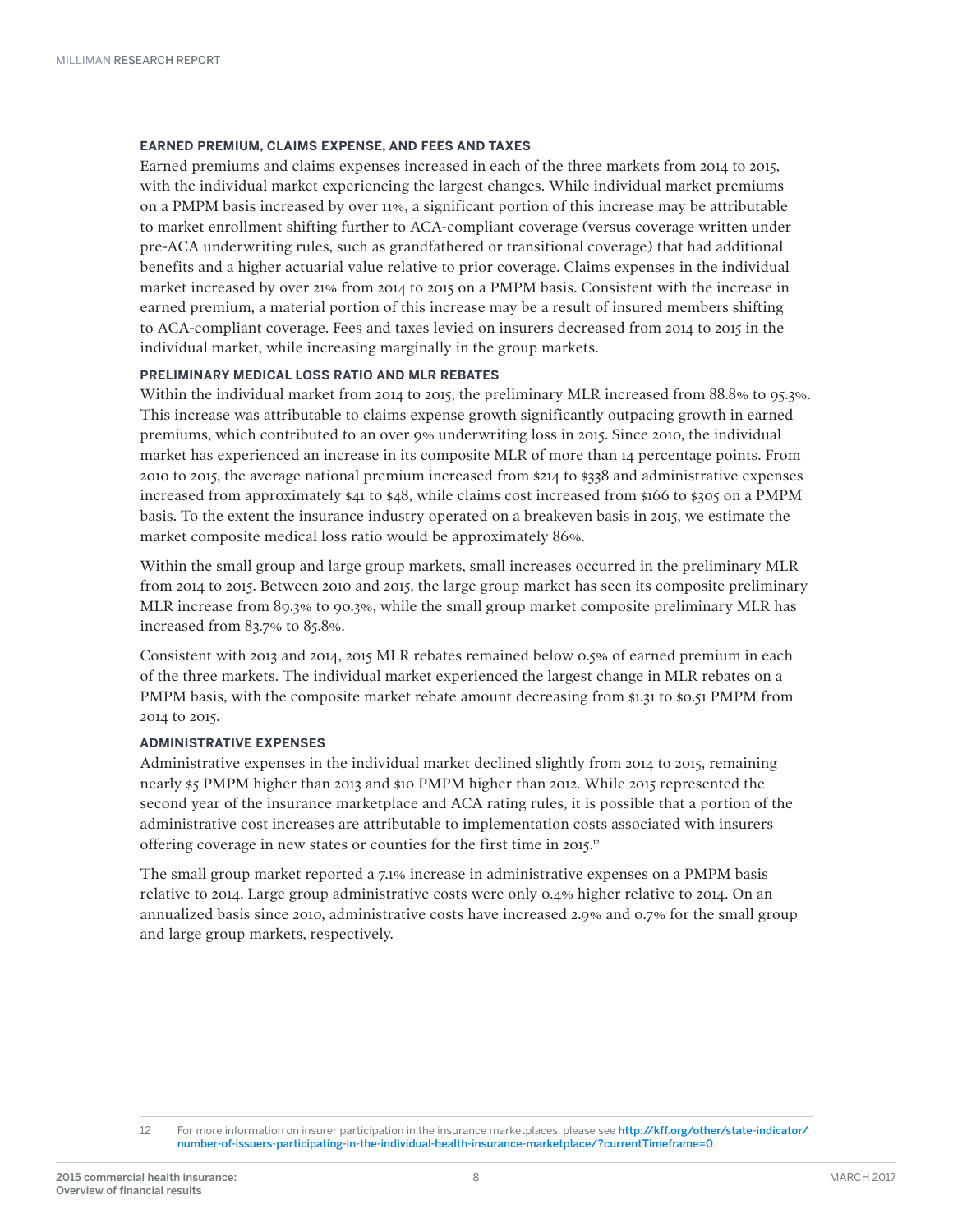#### **UNDERWRITING RESULTS**

The individual market composite underwriting loss approached 10% in 2015. A significant portion of this loss was due to the risk corridor shortfall, as underwriting losses would be approximately 2% of earned premium had the full risk corridor amounts been received by insurers. Pricing for ACAcompliant coverage in 2015 was based on very limited experience from the first few months of 2014 enrollment; however, market share from the 2014 open enrollment period was known. In some states, this may have created an environment where insurers with noncompetitive insurance marketplace premiums developed less conservative premium rates for 2015, especially as the underfunding of risk corridors had not been fully established at the time these rates were developed.

Consistent with 2014, individual market underwriting results varied widely by state in 2015. Additionally, many states experienced significant changes in underwriting results from 2014 to 2015, with 17 states experiencing absolute changes in underwriting results of more than 10 percentage points relative to 2014. With insurers entering the individual market in many geographic areas, as well as some insurers exiting, underwriting margins continued to be extremely volatile from 2014 to 2015. In contrast to the individual market, 2015 underwriting results in the small group and large group markets were consistent with 2014, with both markets experiencing a small decrease in margins relative to the prior year.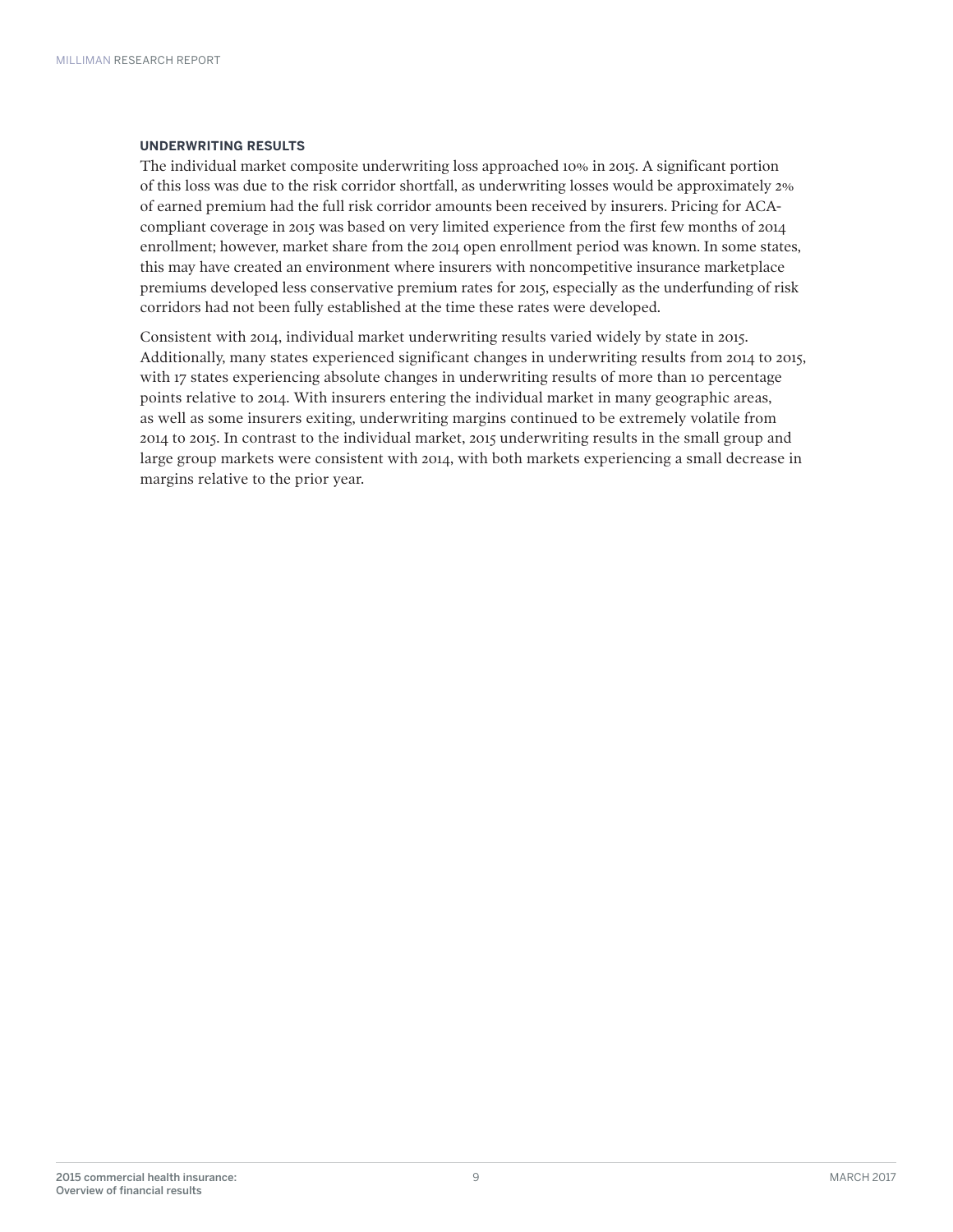### Distribution of underwriting results 2010 through 2015

As we evaluate aggregate market underwriting results from 2010 through 2015, it is important to understand the degree to which underwriting results vary between insurers within a market. Figure 7 examines the distribution of underwriting results in these markets separately for each calendar year.



Notes:

1. Distributions weighted by reported member months in each calendar year. Results reflect all insurers that reported data in the given year. 2. Results for 2014 and 2015 reflect 15.9% and 0.0% of requested risk corridor amounts received, respectively.

While the underwriting distribution has remained remarkably stable in the group insurance markets, the individual market has shown significantly greater volatility, particularly beginning in 2013. Underwriting losses of more than 10% of earned premium represented 33% of the individual market in 2014, increasing to 39% in 2015.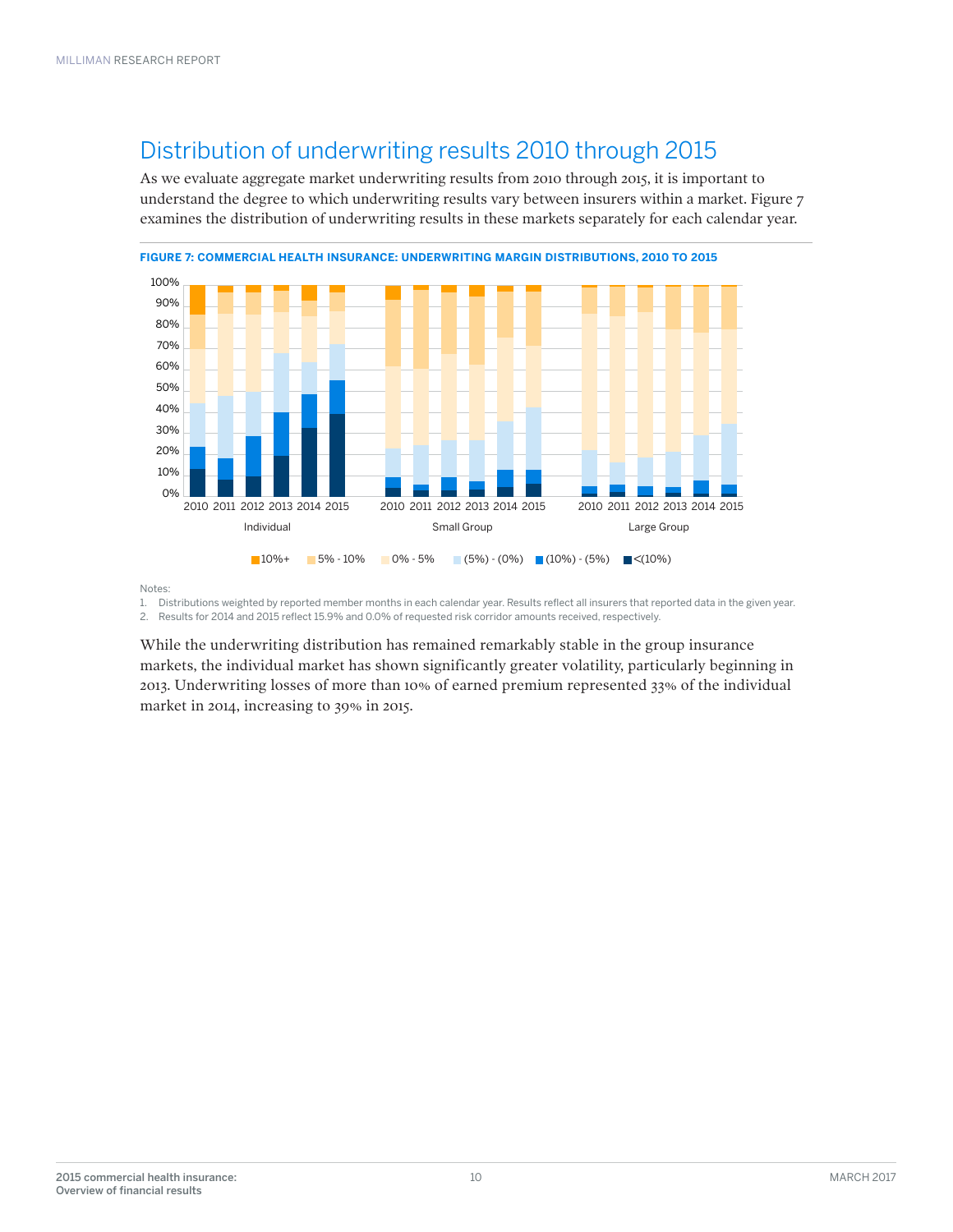### Future underwriting results

As discussed below in the Risk Corridors section of this paper, the risk corridor shortfall resulted in significantly greater underwriting losses than would have occurred had the risk corridor program been fully funded. We would anticipate a lower degree of severe losses being reported in 2016 by insurers for several reasons:

- · Premium rates were developed based on actual experience from the ACA-reformed individual market.
- · Insurers understood the risk corridors program may not be implemented as originally understood.
- · Several insurers with significant losses in the insurance marketplaces in 2014 and 2015 elected to exit the market.<sup>13</sup>

The U.S. Department of Health and Human Services (HHS) has reported the average percentage increase from 2016 to 2017 for the silver subsidy benchmark premium (second-lowest-cost silver plan) is 22%.14 The APTC will insulate qualifying households from these premium increases, and in theory, would provide households additional financial incentive to purchase coverage through the marketplaces (rather than the outside market). Additionally, younger adults, who may not have qualified for premium assistance in past years when premium rates were lower and the cost of the subsidy benchmark plan did not exceed the maximum allowable cost, may have qualified for premium assistance for the first time in 2017.15 While at face value it may not seem troubling that national marketplace selections only slightly declined during the 2017 open enrollment period,<sup>16</sup> this result is contrary to the theoretical shift from off-marketplace to marketplace coverage that should have driven additional 2017 marketplace enrollment in a stable individual market risk pool.

Additionally, households not qualifying for premium assistance may be faced with significant out-of-pocket premium increases in 2017. As many of these households may qualify for individual mandate affordability exemptions,<sup>17</sup> enrollment levels outside of the insurance marketplace are less certain and should be monitored by insurers and policymakers during 2017.

For the above reasons, insurance industry financial results in the individual market may face uncertain outcomes during the course of 2017. While insurers will benefit from premium rate increases and in some cases less competition, the amount of regulatory and political uncertainty in the current calendar year is significantly greater than when premium rates were developed in the spring of 2016. When developing premium rates for 2018, insurers should evaluate how political and regulatory changes may impact their individual market blocks of business, and closely monitor effectuated enrollment patterns during the first quarter of 2017 to gain insights into risk pool changes relative to prior years.

<sup>13</sup> Cox, C. et al. (November 3, 2015). Analysis of Insurer Participation in 2016 Marketplaces. Kaiser Family Foundation. Retrieved February 15, 2017, from <http://kff.org/health-reform/issue-brief/analysis-of-insurer-participation-in-2016-marketplaces/>.

<sup>14</sup> HHS (October 24, 2016). Health Plan Choice and Premiums in the 2017 Health Insurance Marketplace, Table 2. ASPE Research Brief. Retrieved February 15, 2017, from [https://aspe.hhs.gov/sites/default/files/pdf/212721/2017MarketplaceLandscapeBrief.pdf](https://aspe.hhs.gov/system/files/pdf/212721/2017MarketplaceLandscapeBrief.pdf).

<sup>15</sup> Please see [http://www.milliman.com/uploadedFiles/insight/2016/2216HDP\\_20160427.pdf](http://www.milliman.com/uploadedFiles/insight/2016/2216HDP_20160427.pdf) for more discussion on this topic.

<sup>16</sup> AP (February 9, 2017). More than 12 million got Obamacare, survey shows. NBC News. Retrieved February 15, 2017, from <http://www.nbcnews.com/health/health-care/more-12-million-got-obamacare-survey-shows-n719071>.

<sup>17</sup> For example, see Figure 10 on page 16 of this report: [http://www.milliman.com/uploadedFiles/insight/health-published/](http://www.milliman.com/uploadedFiles/insight/health-published/measuring-strength-individual-mandate.pdf) [measuring-strength-individual-mandate.pdf](http://www.milliman.com/uploadedFiles/insight/health-published/measuring-strength-individual-mandate.pdf).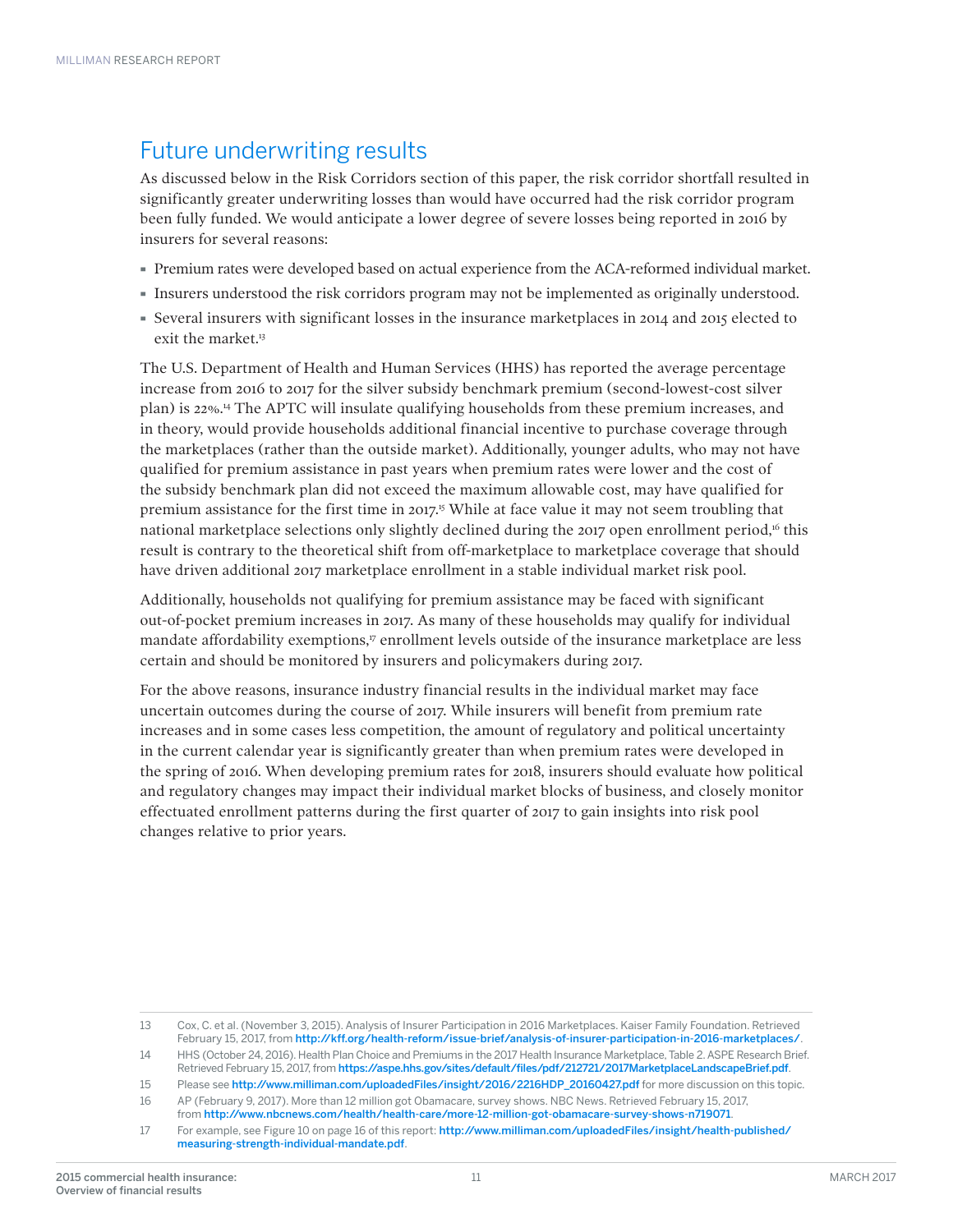### Individual market enrollment changes and federal subsidies

Publicly available reports released by the federal government, as well as media coverage of the individual health insurance markets, focus largely on the insurance marketplace. It is important to understand how insurance marketplace enrollment, as well as the number of individuals receiving federal health insurance subsidies, compares relative to aggregate market enrollment. Figure 8 illustrates covered lives in the individual market in 2014, 2015, and 2016 (estimated values for 2016), along with the following effectuated<sup>18</sup> enrollment statistics:

- · Effectuated Marketplace All Enrollees: Estimated total number of effectuated marketplace member months, divided by 12.
- · Effectuated Marketplace APTC: Estimated number of effectuated marketplace member months receiving an APTC, divided by 12.
- · Effectuated Marketplace CSR: Estimated number of effectuated marketplace member months receiving a CSR subsidy, divided by 12.

#### **FIGURE 8: INDIVIDUAL HEALTH INSURANCE MARKET ESTIMATED ENROLLMENT CHANGES BY MARKET SEGMENT, 2014 TO 2016**

| <b>COVERED LIFE YEARS</b>                                             | 2014       | 2015       | 2016       |
|-----------------------------------------------------------------------|------------|------------|------------|
| TOTAL INDIVIDUAL MARKET                                               | 15.000.000 | 17.500.000 | 18.000.000 |
| EFFECTUATED MARKETPLACE (ALL ENROLLEES)                               | 5.500.000  | 9.100.000  | 10.100.000 |
| EFFECTUATED MARKETPLACE APTC                                          | 4.700.000  | 7.700.000  | 8.500.000  |
| EFFECTUATED MARKETPLACE CSR                                           | 3.100.000  | 5.200.000  | 5.700.000  |
| <b>COVERED LIFE YEARS AS PERCENTAGE OF</b><br>TOTAL INDIVIDUAL MARKET | 2014       | 2015       | 2016       |
| % EFFECTUATED MARKETPLACE                                             | 36%        | 52%        | 56%        |
| % EFFECTUATED APTC                                                    | 31%        | 44%        | 47%        |
| % EFFECTUATED CSR                                                     | 21%        | 30%        | 32%        |

Notes:

1. Covered life years reflect average monthly enrollment.

2. Marketplace effectuated enrollment estimated from HHS enrollment reports. Please see the Methodology section of this paper for more information.

3. The 2016 values have been estimated based on a combination of publicly available federal government data and reports, as well as third quarter 2016 health industry financials accessed through SNL Financial.

4. The 2016 total individual market enrollment values may be found at [https://aspe.hhs.gov/sites/default/files/pdf/211056/](https://aspe.hhs.gov/system/files/pdf/211056/EnrollmentProjections.pdf) [EnrollmentProjections.pdf](https://aspe.hhs.gov/system/files/pdf/211056/EnrollmentProjections.pdf), Appendix 1.

5. Actual average monthly enrollment values are certain to vary from the estimates provided in the above figure.

6. Values have been rounded.

As illustrated in Figure 8, we estimate that the percentage of individual market covered lives in the insurance marketplace has increased from 36% in 2014 to 56% in 2016. The percentage of the individual market receiving an APTC in 2016 is estimated to approach 50%, with over 30% of the market estimated to receive CSR subsidies.

The APTC and CSR subsidies represent two permanent federal subsidies introduced by the ACA beginning in 2014. Figure 9 summarizes the aggregate estimated expenditures for these subsidies in relation to total aggregate individual market premium, as well as illustrating the APTC and CSR subsidy amounts per effectuated 12-month period.

18 Insurance policies that have been activated by the payment of premium.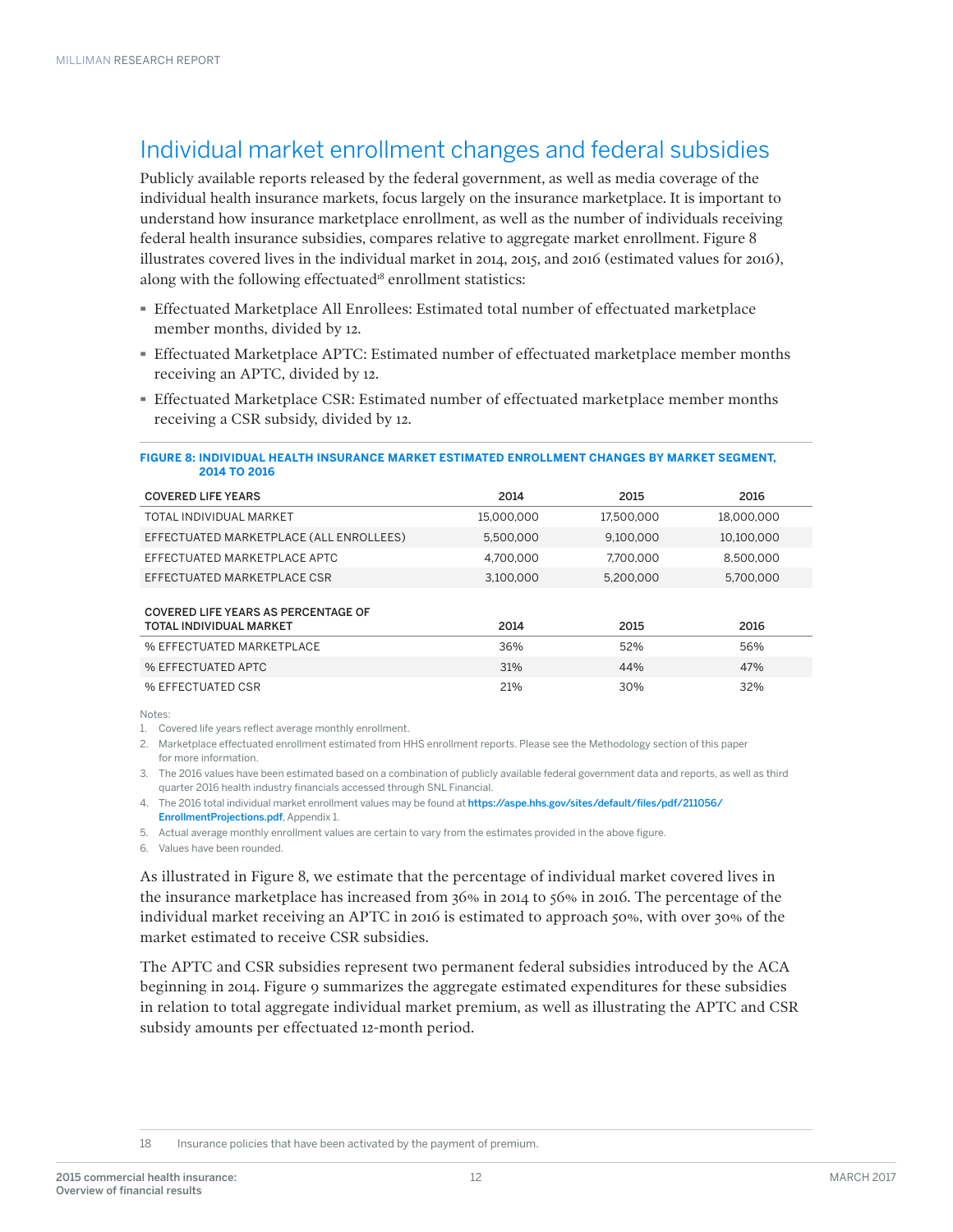| SUBSIDT AMOUNTS (\$ BILLIONS)                          |         |         |         |  |
|--------------------------------------------------------|---------|---------|---------|--|
|                                                        | CY2014  | CY2015  | CY2016  |  |
| AGGREGATE MARKET EARNED PREMIUM                        | \$54.7  | \$70.9  | \$80.1  |  |
| ADVANCED PREMIUM TAX CREDIT SUBSIDY                    | \$15.5  | \$25.0  | \$29.8  |  |
| COST-SHARING REDUCTION SUBSIDY                         | \$2.8   | \$4.9   | \$5.7   |  |
| APTC / EARNED PREMIUM                                  | 28%     | 35%     | 37%     |  |
| CSR SUBSIDY / TOTAL EARNED PREMIUM                     | 5%      | 7%      | 7%      |  |
| APTC PER EFFECTUATED 12-MONTH ENROLLMENT PERIOD        | \$3.312 | \$3.255 | \$3.492 |  |
| CSR SUBSIDY PER EFFECTUATED 12-MONTH ENROLLMENT PERIOD | \$901   | \$948   | \$995   |  |

#### **FIGURE 9: INDIVIDUAL HEALTH INSURANCE MARKET FEDERAL SUBSIDIES AGGREGATE PREMIUM AND SUBSIDY AMOUNTS (\$ BILLIONS)**

Notes:

1. APTC and CSR values based on CMS and Internal Revenue Service (IRS) data and publicly available reports. Please see the Methodology section for a full discussion of our data sources.

2. The 2016 CSR Subsidy assumes a similar growth in subsidy per effectuated 12-month recipient between 2015 and 2016 as observed from 2014 to 2015.

3. The 2016 aggregate market earned premium estimated is based on 3Q2016 statutory filings and prior year MLR data and statutory filings.

4. Values have been rounded.

5. The final 2016 values are certain to vary from the estimates provided in the above figure.

APTCs, which directly reduce the out-of-pocket premium for qualifying households, represented 28% of total earned premium in the individual market in 2014. In 2016, we estimate that this percentage has increased to 37%, as additional enrollment has shifted into the insurance marketplace. CSR subsidies represented 5% of total market earned premium in 2014, and they are estimated to grow to 7% of earned premium in 2016. For some insurers with a concentration of marketplace enrollment, CSR payments, as a percentage of earned premium, in 2014 and 2015 were much greater than the values illustrated in Figure 9.<sup>19</sup>

19 Please see [https://www.healthcaretownhall.com/?p=8437#sthash.8P9xK60U.dpbs](https://www.healthcaretownhall.com/?p=8437#sthash.8P9xK60U.dpbs%20for%20more%20information) for more information.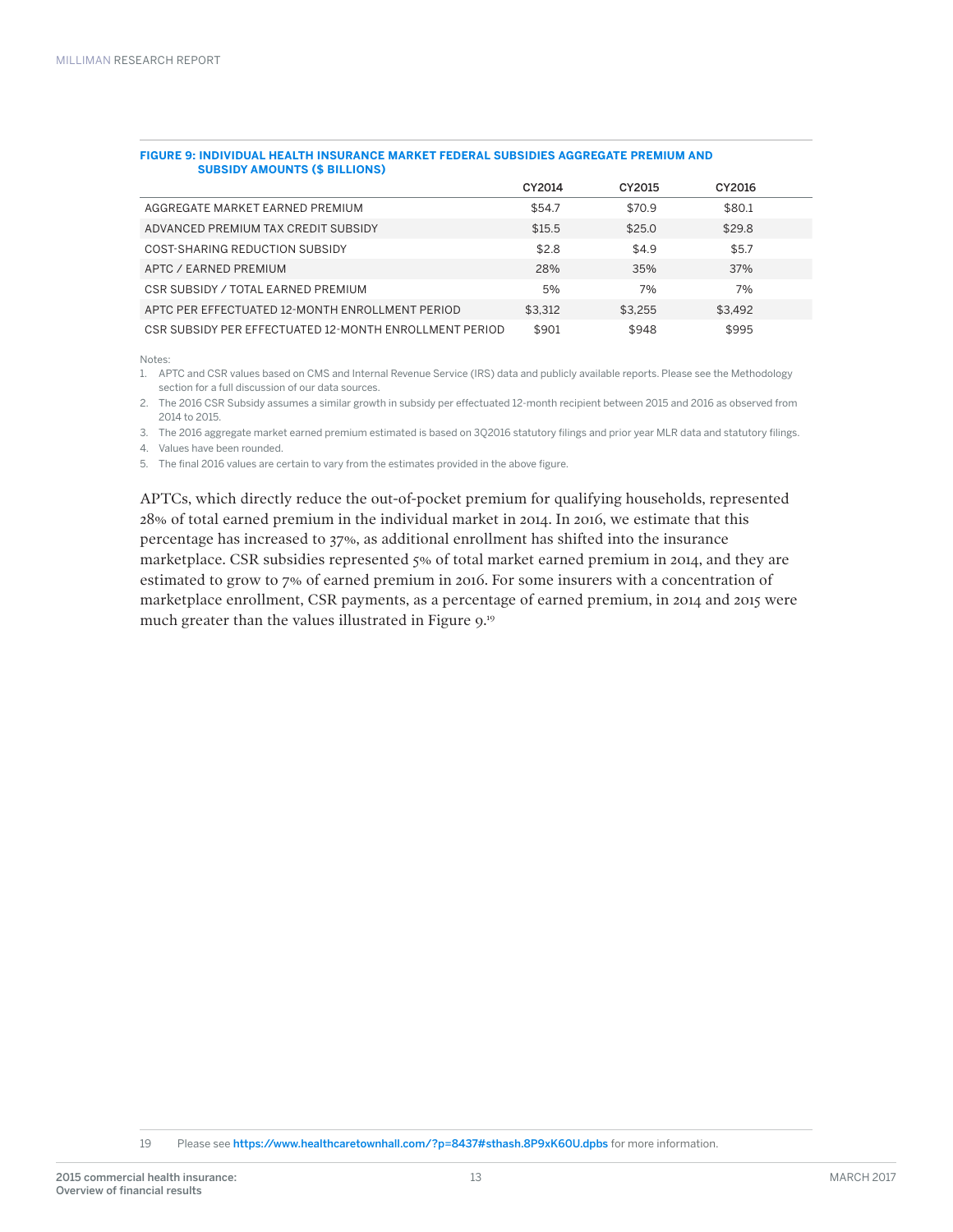### Transitional reinsurance program

The ACA transitional reinsurance program was a temporary program (calendar years 2014 through 2016) intended to stabilize the effect of high-risk members entering the individual market at the onset of the ACA. The program established a fee and payment parameters for each year of the program. The fee was \$5.25 PMPM in 2014, \$3.67 PMPM in 2015, and \$2.25 PMPM in 2016. These fees were assessed on insured member months in individual and group markets, and were inclusive of both fully insured and self-funded employer-sponsored insurance plans.20 While the fee was assessed on all commercially insured markets, only the ACA-compliant individual market was eligible to receive transitional reinsurance payments.

The reinsurance payment parameters are defined in the annual HHS Notice of Benefit and Payment Parameters; however, flexibility is permitted to modify the parameters if the total fees collected exceed the estimated payments. Figure 10 illustrates original and final transitional reinsurance parameters and payments.

|                                                                     | 2014           |               | 2015          | 2016          |               |
|---------------------------------------------------------------------|----------------|---------------|---------------|---------------|---------------|
| <b>COVERED LIFE YEARS</b>                                           | ORIGINAL       | <b>FINAL</b>  | ORIGINAL      | <b>FINAL</b>  | ORIGINAL      |
| ATTACHMENT POINT                                                    | \$60,000       | \$45,000      | \$70,000      | \$45,000      | \$90,000      |
| <b>REINSURANCE CAP</b>                                              | \$250,000      | \$250,000     | \$250,000     | \$250,000     | \$250,000     |
| COINSURANCE                                                         | 80.0%          | 100.0%        | 50.0%         | 55.2%         | 50.0%         |
| TOTAL REINSURANCE CONTRIBUTIONS<br>(INCLUDING PRIOR YEAR CARRYOVER) | \$10.0 BILLION | \$9.7 BILLION | \$6.0 BILLION | \$7.9 BILLION | \$4.0 BILLION |
| REINSURANCE PAYMENTS                                                |                | \$7.9 BILLION |               | \$7.9 BILLION |               |

#### **FIGURE 10: ACA TRANSITIONAL REINSURANCE PROGRAM PARAMETERS AND PAYMENTS, 2014 TO 2016**

Notes:

1. Values have been rounded.

2. The 2014 total reinsurance contributions of \$9.7 billion are based on the CMS notification of April 12, 2015, titled "The Transitional Reinsurance Program's Contribution Collections for the 2014 Benefit Year."

3. The 2014 reinsurance payments equal the sum of the payments insurers received based on the CMS notification of June 30, 2015, titled "Summary Report on Transitional Reinsurance Payments and Permanent Risk Adjustment Transfers for the 2014 Benefit Year."

4. The 2015 total reinsurance contributions of \$7.8 billion are based on the CMS notification of June 30, 2016, titled "Summary Report on Transitional Reinsurance Payment and Permanent Risk Adjustment Transfers for the 2015 Benefit Year." We believe the difference relative to the \$7.9 billion in reinsurance payments is attributable to rounding and have elected to illustrate the contributions as \$7.9 billion in this figure.

5. The 2015 reinsurance payments of \$7.9 billion equal the sum of the payment insurers received based on the CMS notification of June 30, 2016, titled "Summary Report on Transitional Reinsurance Payment and Permanent Risk Adjustment Transfers for the 2015 Benefit Year."

The transitional reinsurance program pays a percentage (coinsurance) of the member claims between the attachment point and the reinsurance cap. As illustrated in Figure 10, the final transitional reinsurance parameters were favorable to the original amounts in both 2014 and 2015. The favorable transitional reinsurance parameters resulted in insurers operating in the individual market receiving higher payments than originally anticipated. As discussed previously, these additional payments were generated from fees collected from all commercially insured markets.

In 2014, the original parameters included an attachment point of \$60,000, coinsurance rate of 80%, and a reinsurance cap of \$250,000. Under the ACA, 2014 collections were expected to be \$12.02 billion, of which the first \$10 billion in contributions are allocated to reinsurance payments. The actual total contributions generated from the \$5.25 PMPM fee for 2014 equaled approximately \$9.7 billion. Because 2014 collections fell short of the estimated \$10 billion, CMS elected to use 100% of the funds received to make reinsurance payments to insurers.<sup>21</sup>

<sup>20</sup> In 2015 and 2016, self-insured, self-administered group health plans that do not use a third-party administrator in connection with claims processing, claims adjudication, and plan enrollment were not considered a contributing entity and therefore are not required to make contributions. See [https://www.cms.gov/CCIIO/Programs-and-Initiatives/Premium-Stabilization-Programs/](https://www.cms.gov/CCIIO/Programs-and-Initiatives/Premium-Stabilization-Programs/The-Transitional-Reinsurance-Program/Downloads/4-RIC-InfoGuide-5CR-093016.pdf) [The-Transitional-Reinsurance-Program/Downloads/4-RIC-InfoGuide-5CR-093016.pdf](https://www.cms.gov/CCIIO/Programs-and-Initiatives/Premium-Stabilization-Programs/The-Transitional-Reinsurance-Program/Downloads/4-RIC-InfoGuide-5CR-093016.pdf), Section 4.1 for more information.

<sup>21</sup> CMS (April 14, 2015). The Transitional Reinsurance Program's Contribution Collections for the 2014 Benefit Year. Retrieved February 15, 2017, from [https://www.cms.gov/CCIIO/Resources/Regulations-and-Guidance/Downloads/Reinsurance-](https://www.cms.gov/CCIIO/Resources/Regulations-and-Guidance/Downloads/Reinsurance-Contributions-Total-Amount-Collected-final-.pdf)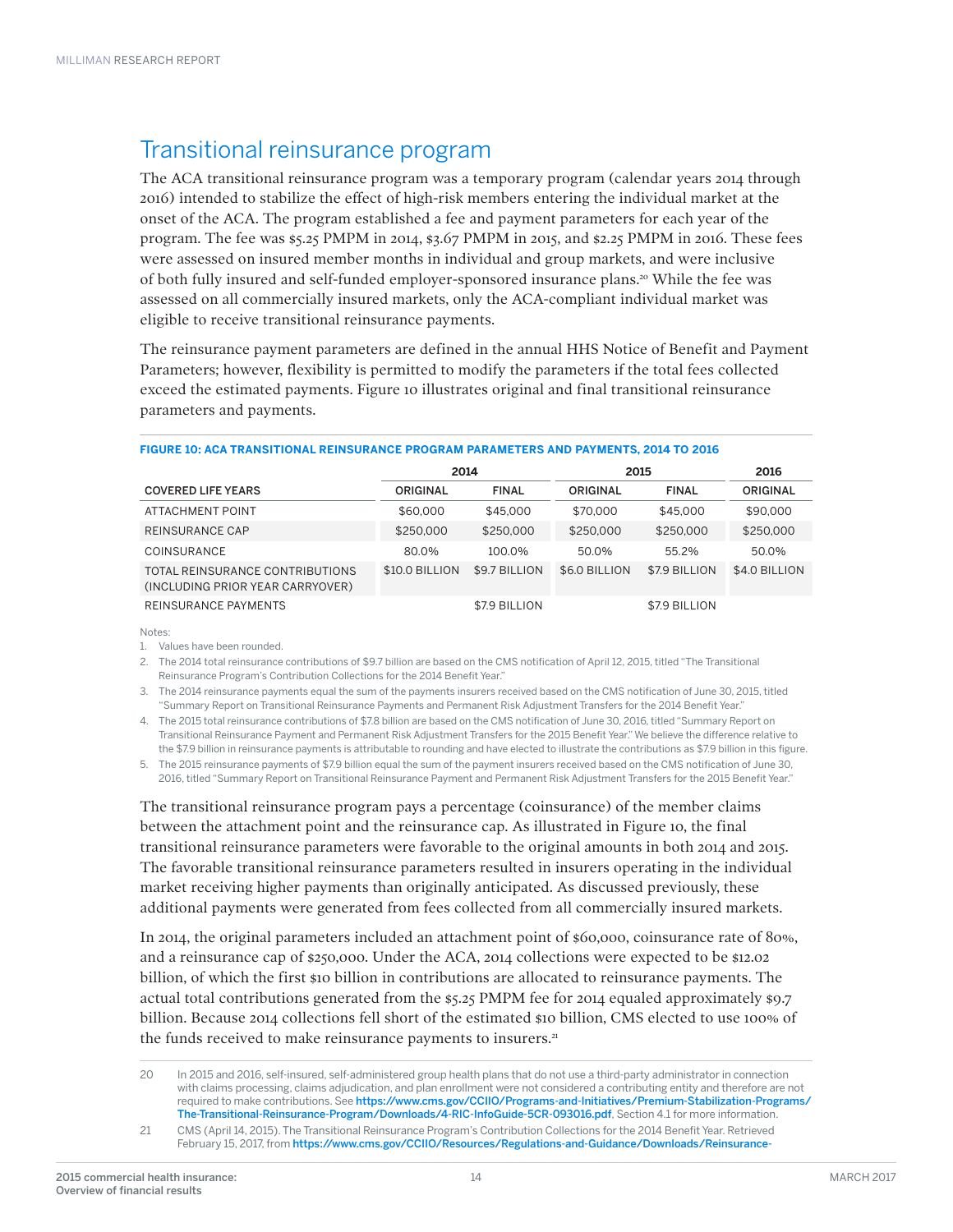On June 17, 2015, HHS announced that sufficient funds were available to increase the 2014 coinsurance rate from 80% to 100%,<sup>22</sup> while lowering the attachment point from  $$60,000$  to  $$45,000$ . Based on the final parameters established, insurers requested total reinsurance payments of \$7.9 billion for calendar year 2014 business.<sup>23</sup> As a result, this enabled HHS to carry over the remaining portion of the calendar year 2014 transitional reinsurance contributions for use in 2015.

In 2015, HHS estimated it would collect \$6.5 billion in reinsurance contributions, with \$6.0 billion being utilized for reinsurance payment and any excess allocated to the U.S. Treasury and administrative expenses. In aggregate, calendar year 2015 reinsurance payments to insurers were approximately \$7.9 billion.<sup>24</sup> The combination of unutilized funds from 2014 and lower than expected payments, based on the original parameters, enabled HHS to increase the 2015 coinsurance percentage to 55.2% and reduce the attachment point to \$45,000.

For 2014 and 2015, the enhanced transitional reinsurance parameters resulted in material improvements in individual market underwriting margins. Insurers paid \$7.9 billion and \$14.3 billion for the portion of claims that fell between \$45,000 and \$250,000 in 2014 and 2015, respectively.

- · In 2014, the initial coinsurance percentage was 80% and there was enough funding to increase the coinsurance to 100%. This resulted in the health insurer industry receiving an additional \$1.6 billion or 2.9% of earned premium in 2014.
- · For 2015, available funding increased the coinsurance percentage from 50% to 55.2%. As a result, the health insurer industry received an additional \$742 million or 1.0% of earned premium in 2015.

The 2016 Notice of Benefit and Payment Parameters indicates that the 2016 attachment point will be raised to \$90,000, and the reinsurance cap and coinsurance rate will be \$250,000 and 50%, respectively.25 The 2016 parameters, as in prior years, can become more generous if the funding is available to do so. However, HHS did not modify the 2016 parameters in the 2017 Notice of Benefit and Payment Parameters, as was done in previous years. For 2017 individual market premium rate development, the termination of the transitional reinsurance program likely contributed to a portion of the observed national premium rate increases.

[Contributions-Total-Amount-Collected-final-.pdf](https://www.cms.gov/CCIIO/Resources/Regulations-and-Guidance/Downloads/Reinsurance-Contributions-Total-Amount-Collected-final-.pdf).

<sup>22</sup> CMS (June 17, 2015). Transitional Reinsurance Program: Pro Rata Adjustment to the National Coinsurance Rate for the 2014 Benefit Year. Retrieved February 15, 2017, from https://www.cms.gov/CCIIO/Programs-and-Initiatives/ Premium-Stabilization-Programs/The-Transitional-Reinsurance-Program/Downloads/RI-Payments-National-Proration-Memo-With-Numbers-6-17-15.pdf.

<sup>23</sup> CMS (June 30, 2015). Summary Report on Transitional Reinsurance Payments and Permanent Risk Adjustment Transfers for the 2014 Benefit Year. Retrieved February 15, 2017, from https://www.cms.gov/CCIIO/Programs-and-Initiatives/Premium-Stabilization-Programs/Downloads/RI-RA-Report-Draft-6-30-15.pdf.

<sup>24</sup> The sum of 2015 payments to insurers may be found here: https://www.cms.gov/CCIIO/Programs-and-Initiatives/Premium-Stabilization-Programs/Downloads/June-30-2016-RA-and-RI-Summary-Report-5CR-063016.pdf.

<sup>25</sup> Federal Register (February 27, 2015). HHS Notice of Benefit and Payment Parameters for 2016; Final Rule, p. 10752. Retrieved February 15, 2017, from https://www.gpo.gov/fdsys/pkg/FR-2015-02-27/pdf/2015-03751.pdf.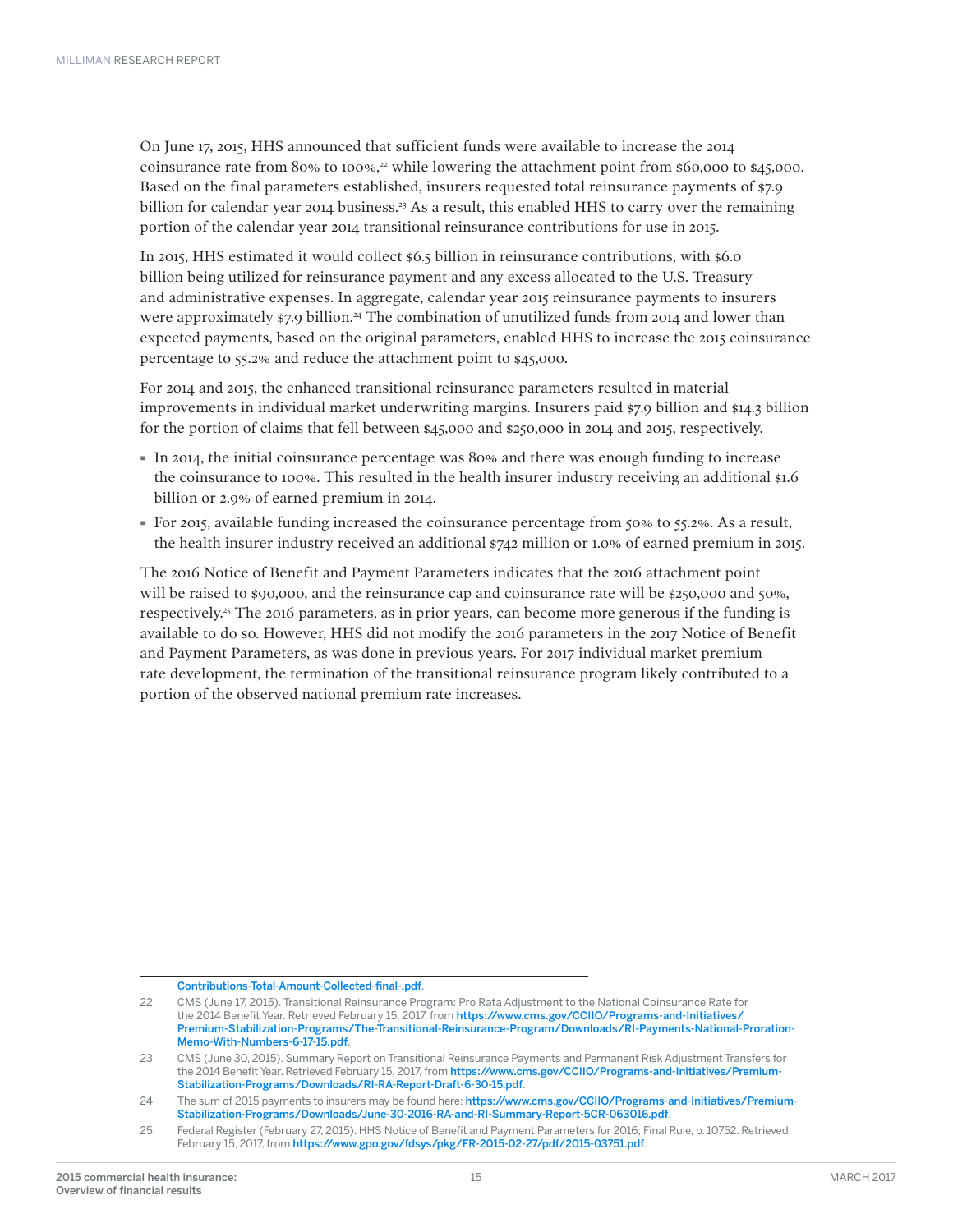### ACA risk corridor program

The ACA risk corridor program was designed to provide insurers financial protection against unfavorable results during the first three years of the ACA (2014 through 2016). This program was only available for qualified health plans (QHPs) offered in the insurance marketplaces (plans sold outside the marketplace that are nearly identical to an insurer's QHP sold in the marketplace are also eligible).<sup>26</sup> While the risk corridor program is available to insurers in both the individual and small group markets, the uncertainty associated with the marketplace population and health status resulted in the relative importance of the program being much greater in the individual market.

- · Insurers reported that 76% of national individual market membership was impacted by the risk corridor program in 2015. This figure is a 22% increase from the reported 54% of 2014 national individual market membership. Marketplace enrollment was estimated to represent 52% of enrollment in the individual market in 2015, implying that nearly 32% of the enrollment impacted by the risk corridor program was in QHPs outside the marketplace.
- · In the small group market, risk-corridor-eligible membership doubled from a reported 17% in 2014 to 34% in 2015. The significantly lower percentage of business impacted by the risk corridor program is primarily attributable to the Small Business Health Options Program (SHOP) exchanges having minimal enrollment;<sup>27</sup> however, this data suggests that 2015 saw an increase in the purchase of QHPs sold outside of the SHOP exchanges.

| FIGURE 11: RISK CORRIDOR AMOUNTS REQUESTED COMPARED WITH RECEIVED |                   |                 |                    |                 |                  |                 |  |  |  |  |
|-------------------------------------------------------------------|-------------------|-----------------|--------------------|-----------------|------------------|-----------------|--|--|--|--|
|                                                                   | <b>INDIVIDUAL</b> |                 | <b>SMALL GROUP</b> |                 | <b>TOTAL</b>     |                 |  |  |  |  |
|                                                                   | <b>REOUESTED</b>  | <b>RECEIVED</b> | <b>REOUESTED</b>   | <b>RECEIVED</b> | <b>REOUESTED</b> | <b>RECEIVED</b> |  |  |  |  |
| 2014                                                              | \$2.548           | \$406           | \$322              | \$51            | \$2,870          | \$457           |  |  |  |  |
| 2015                                                              | \$5.323           | \$0             | \$594              | \$0             | \$5.917          | \$0             |  |  |  |  |
| <b>TOTAL</b>                                                      | \$7.871           | \$406           | \$916              | \$51            | \$8.786          | \$457           |  |  |  |  |

#### **RISK CORRIDOR SHORTFALL**

Note: Dollar amounts have been rounded and are in millions.

Insurers have requested risk corridor payments of \$2.9 billion and \$5.9 billion in 2014 and 2015, respectively, for a total of \$8.8 billion. Because of limited funding, insurers have only received \$457 million. As a result, insurers have received \$8.3 billion less than they would have if risk corridors had been paid out in full.<sup>28</sup>

The year 2016 was the last year of the ACA risk corridor program. As of the writing of this report, it is uncertain whether insurers will receive risk corridor receivables for calendar year 2015 or calendar year 2016. In its memo of September 9, 2016, CMS stated:<sup>29</sup>

*Collections from the 2016 benefit year will be used first for remaining 2014 benefit year risk corridors payments, then for 2015 benefit year risk corridors payments, then for 2016 benefit year risk corridors payments. As we have said previously, in the event of a shortfall for the 2016 benefit year, HHS will explore other sources of funding for risk corridors payments, subject to the availability of appropriations. This includes working with Congress on the necessary funding for outstanding risk corridors payments. HHS recognizes that the Affordable Care Act requires the Secretary to make full payments to issuers. HHS will record risk corridors payments due as an obligation of the United States Government for which full payment is required.* 

<sup>26</sup> Leida, H. (November 19, 2013). President Obama's transitional policy for canceled plans. Milliman.com. Retrieved March 7, 2016, from <http://us.milliman.com/insight/2013/President-Obamas-transitional-policy-for-canceled-plans/>.

<sup>27</sup> Based on federal data released in May 2015, only 85,000 individuals are insured through the SHOP exchanges nationally. See <http://www.usatoday.com/story/news/2015/10/31/kaiser-small-businesses-snub-obamacares-shop-exchange/74759360/>.

<sup>28</sup> Livingston, S. (December 5, 2016). The state of the ACA's risk corridors. Modern Healthcare. Retrieved March 7, 2017, from <http://www.modernhealthcare.com/article/20161205/NEWS/161129937>.

<sup>29</sup> CMS (September 9, 2016). Risk Corridors Payments for 2015. Retrieved March 7, 2017, from [https://www.cms.gov/CCIIO/](https://www.cms.gov/CCIIO/Programs-and-Initiatives/Premium-Stabilization-Programs/Downloads/Risk-Corridors-for-2015-FINAL.PDF) [Programs-and-Initiatives/Premium-Stabilization-Programs/Downloads/Risk-Corridors-for-2015-FINAL.PDF](https://www.cms.gov/CCIIO/Programs-and-Initiatives/Premium-Stabilization-Programs/Downloads/Risk-Corridors-for-2015-FINAL.PDF).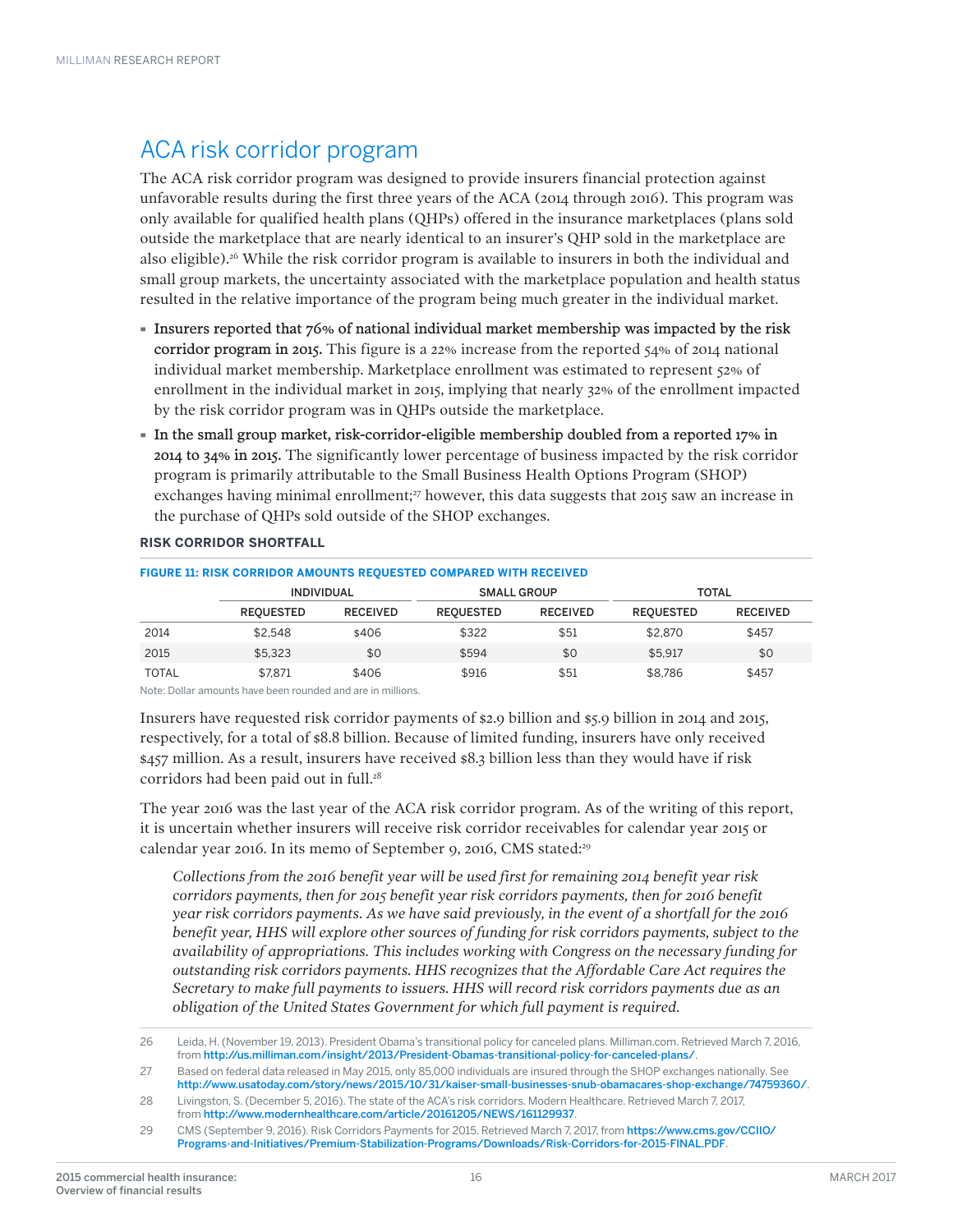On February 9, 2017, the U.S. Court of Federal Claims ruled on a lawsuit filed by Moda Health Plan, Inc. (Moda) against the federal government, requesting \$214 million in payments for risk corridor funding shortfalls in 2014 and 2015, stating in its conclusion:30

*There is no genuine dispute that the Government is liable to Moda. Whether under statute or contract, the Court finds that the Government made a promise in the risk corridors program that it has yet to fulfill. Today, the Court directs the Government to fulfill that promise.* 

At the time of the release of this report, it is unclear whether Moda or other insurers will receive outstanding risk corridor amounts. A similar lawsuit filed by Land of Lincoln Mutual Insurance Company was dismissed by the Court of Federal Claims in November 2016.31 The values presented in this section and throughout the report, unless otherwise stated, reflect insurer financial results based on risk corridor payments made through December 2016. To the extent additional funding is provided to insurers, financial results will need to be restated.

#### **RISK CORRIDOR FUNDING: 2014 COVERAGE YEAR**

On October 1, 2015, CCIIO announced that insurers would receive only 12.6% of risk corridor receivables for individual and small group market business in 2014.<sup>32</sup> On November 18, 2016, CCIIO announced that all risk corridor collections for 2015, approximately \$95 million, would be utilized to fund a portion of the calendar year 2014 shortfall in the individual and small group markets.33 This additional funding resulted in insurers receiving a cumulative total of approximately 15.9% of risk corridor receivables for individual and small group market business in calendar year 2014, an increase of 3.3% from the original amount paid in 2014. No funding was made available for calendar year 2015 risk corridor payments, effectively resulting in insurers receiving 0.0% of risk corridor receivables to date. CCIIO has announced that risk corridor collections for 2016 will be first applied to the remaining 2014 shortfall.34

Figure 12 illustrates the 2014 individual market underwriting margin under three risk corridor (RC) payout scenarios:

- · Before the risk corridor shortfall (RC at 100%)
- · After the risk corridor shortfall, based on November 18, 2016, risk corridor amounts (RC at 15.9%)
- − This value was developed assuming carriers receive 15.9% of risk corridor receivables



#### **FIGURE 12: 2014 UNDERWRITING MARGIN UNDER RISK CORRIDOR PAYOUTS SCENARIOS**

30 U.S. Court of Federal Claims (February 9, 2017). Moda Health Plan, Inc. v. United States. Retrieved February 16, 2017, from [https://ecf.cofc.uscourts.gov/cgi-bin/show\\_public\\_doc?2016cv0649-23-0](https://ecf.cofc.uscourts.gov/cgi-bin/show_public_doc?2016cv0649-23-0).

31 U.S. Court of Federal Claims (September 23, 2016). Land of Lincoln Mutual Health Insurance Company v. United States: The United States' Motion to Dismiss and Motion for Judgment on the Administrative Record on Count I. Retrieved February 16, 2017, from <http://www.healthlawnext.com/wp-content/uploads/sites/89/2016/10/Land-of-Lincoln-DOJ-Motion-to-DIsmiss.pdf>.

- 32 Katterman, S. Headwinds cause 2014 risk corridor funding shortfall.
- 33 CMS (November 18, 2016), ibid.
- 34 CMS (September 9, 2016), ibid.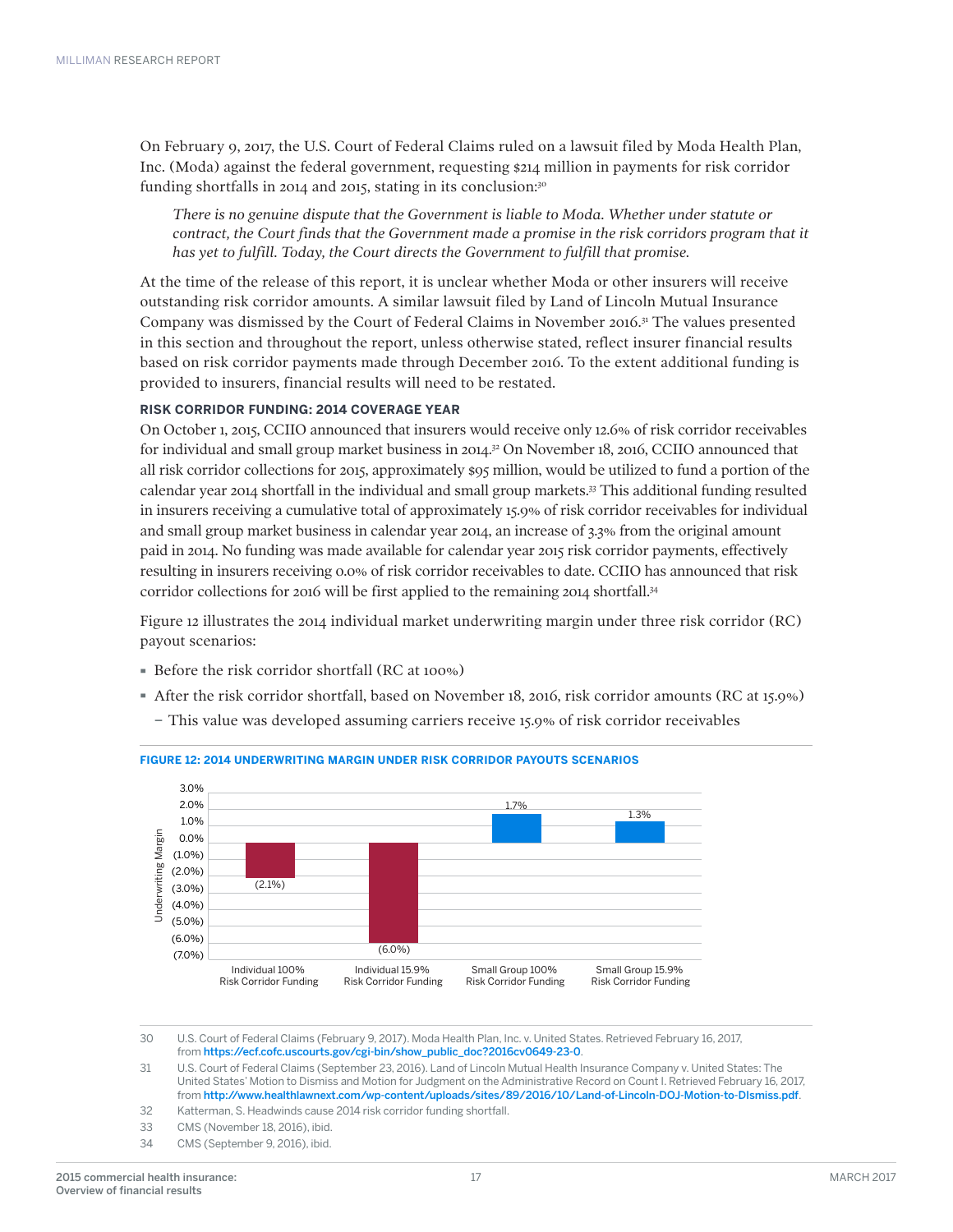As illustrated in Figure 12, the risk corridor shortfall resulted in underwriting losses in the individual market being approximately three times what would have been achieved if the risk corridor program had been fully funded. The small group market as a whole had a positive underwriting margin in 2014, as the risk corridor shortfall had a minimal impact on margins, which was due to the smaller amount of business impacted by the risk corridor program.



**RISK CORRIDOR FUNDING: 2015 COVERAGE YEAR**

In 2015, requested insurer risk corridor amounts totaled approximately \$5.3 billion in the individual market and \$600 million in the small group market. To the extent the risk corridors were fully funded in 2015, insurers would have had an underwriting loss of approximately 2% or about \$1.5 billion in the individual market. The lack of funding resulted in individual market underwriting losses increasing to almost 10% of earned premium, or \$6.8 billion, nearly a fivefold increase. As in 2014, the small group market experienced a much less significant impact, with underwriting margins reduced by only 0.8% as a result of funding shortfall.

There are many factors that contributed to the requested risk corridor shortfall having a greater impact on insurer margins in the individual market in 2015, including the following:

- · The portion of the individual market impacted by the risk corridor program increased by approximately 5.1 million covered lives, from 8.1 million to 13.2 million in 2015. As a larger portion of the individual market is impacted by the risk corridor program, the shortfall affects insurer financial results to a greater degree.
- · A total of 15.9% of 2014 risk corridor receivables were provided for calendar year 2014, compared with no risk corridor receivables currently being provided for calendar year 2015.
- · Carriers had minimal 2014 emerging experience at the time carriers were required to submit 2015 individual market premiums, which was due to timing and technical issues associated with 2014 open enrollment, so 2015 premium rates could not be informed by experience incorporating the major ACA market reforms.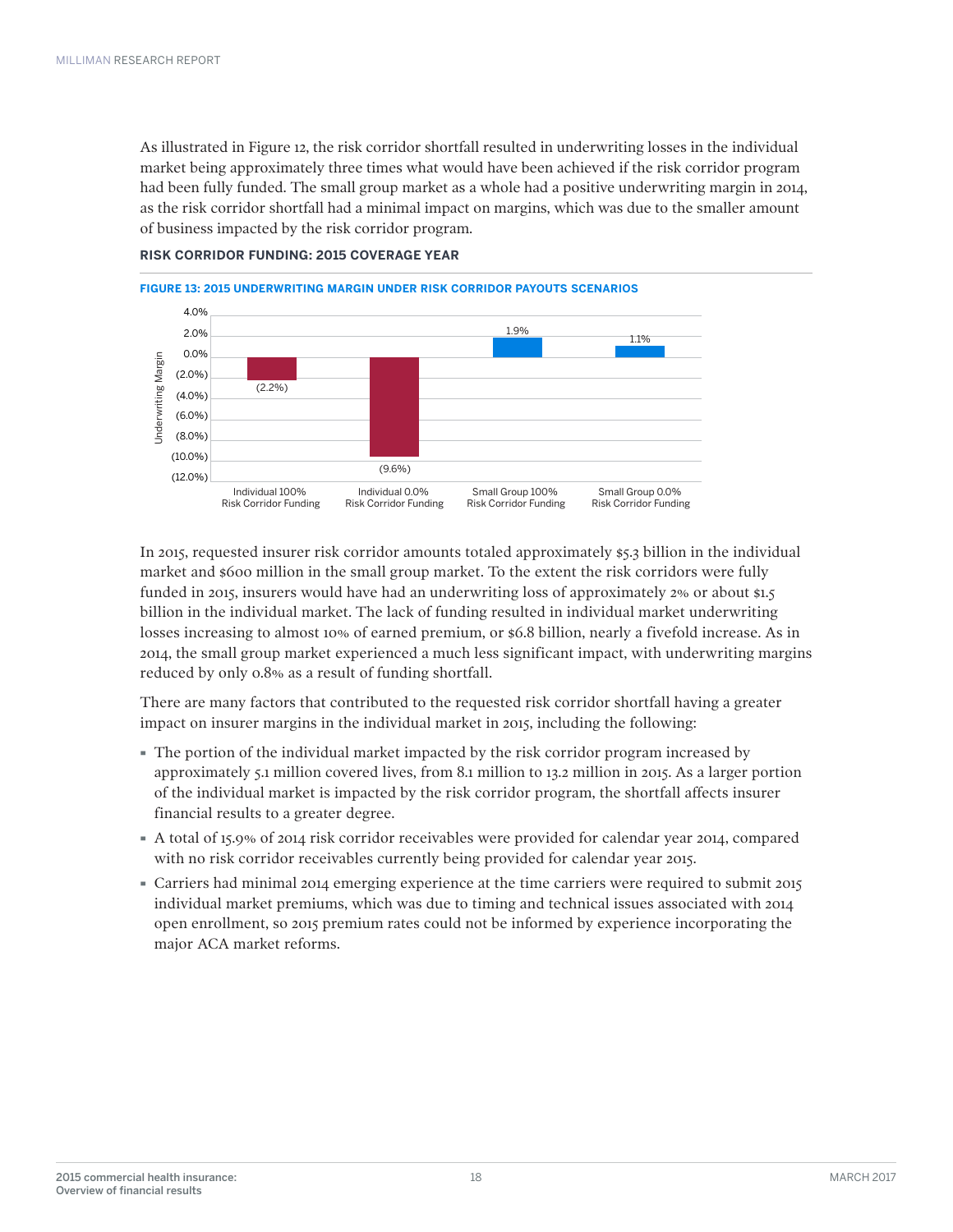· The risk corridor shortfall for 2014 was announced after carriers were required to submit 2015 individual market premiums. Insurers are incentivized to maintain or even reduce premiums for the purpose of maintaining or gaining market share. While this is true in all insurance markets, it is an even greater emphasis in the individual market, which is due to the price sensitivity of enrollees, especially when combined with the mechanics of APTC calculations. In many regions, the premiums for the lowest-cost plans offered on the individual marketplace decreased between calendar years 2014 and 2015.35 Without information about the degree of risk corridor shortfall, insurers may have relied on protection from the risk corridor program when evaluating the risk associated with insufficient premiums.

#### **MARKET VARIATION**

Figure 14 illustrates 2015 risk corridor receivables as a percentage of earned premium for business eligible for the ACA risk corridor program. For the purpose of this figure, issuers are segmented based on their state market shares of membership that is impacted by the ACA risk corridors in the individual market. This figure illustrates net risk corridor receivables both before and after reflecting the risk corridor shortfall.





As Figure 14 demonstrates, insurers with a market share of over 50% were impacted by the risk corridor shortfall to a greater degree than insurers with market shares of 10% to 50% of the state. This is likely influenced by the price sensitivity of individual market enrollees electing to enroll in plans that were the lowest-cost offered in the market within a metallic tier.36 Insurers with low market share (under 10%) were also highly affected by the risk corridor shortfall, which could partially be attributable to pricing uncertainty with low enrollment.

<sup>35</sup> Avery, K., Gardner, M., Gee, E., Marchetti-Bowick, E., McDowell, A., and Sen A. (October 30, 2015). Health plan choice and premiums in the 2016 health insurance marketplace. Page 20, Table 7. ASPE research brief. Retrieved March 7, 2016, from [https://aspe.hhs.gov/sites/default/files/pdf/135461/2016%20Marketplace%20Premium%20Landscape%20](https://aspe.hhs.gov/system/files/pdf/135461/2016%20Marketplace%20Premium%20Landscape%20Issue%20Brief%2010-30-15%20FINAL.pdf) [Issue%20Brief%2010-30-15%20FINAL.pdf](https://aspe.hhs.gov/system/files/pdf/135461/2016%20Marketplace%20Premium%20Landscape%20Issue%20Brief%2010-30-15%20FINAL.pdf).

<sup>36</sup> Burke, A. et al. (June 18, 2014). Premium Affordability, Competition, and Choice in the Health Insurance Marketplace, 2014, Table 4. HHS ASPE Research Brief. Retrieved February 16, 2017, from [https://aspe.hhs.gov/sites/default/files/](https://aspe.hhs.gov/pdf-report/premium-affordability-competition-and-choice-health-insurance-marketplace-2014) [pdf/76896/2014MktPlacePremBrf.pdf](https://aspe.hhs.gov/pdf-report/premium-affordability-competition-and-choice-health-insurance-marketplace-2014).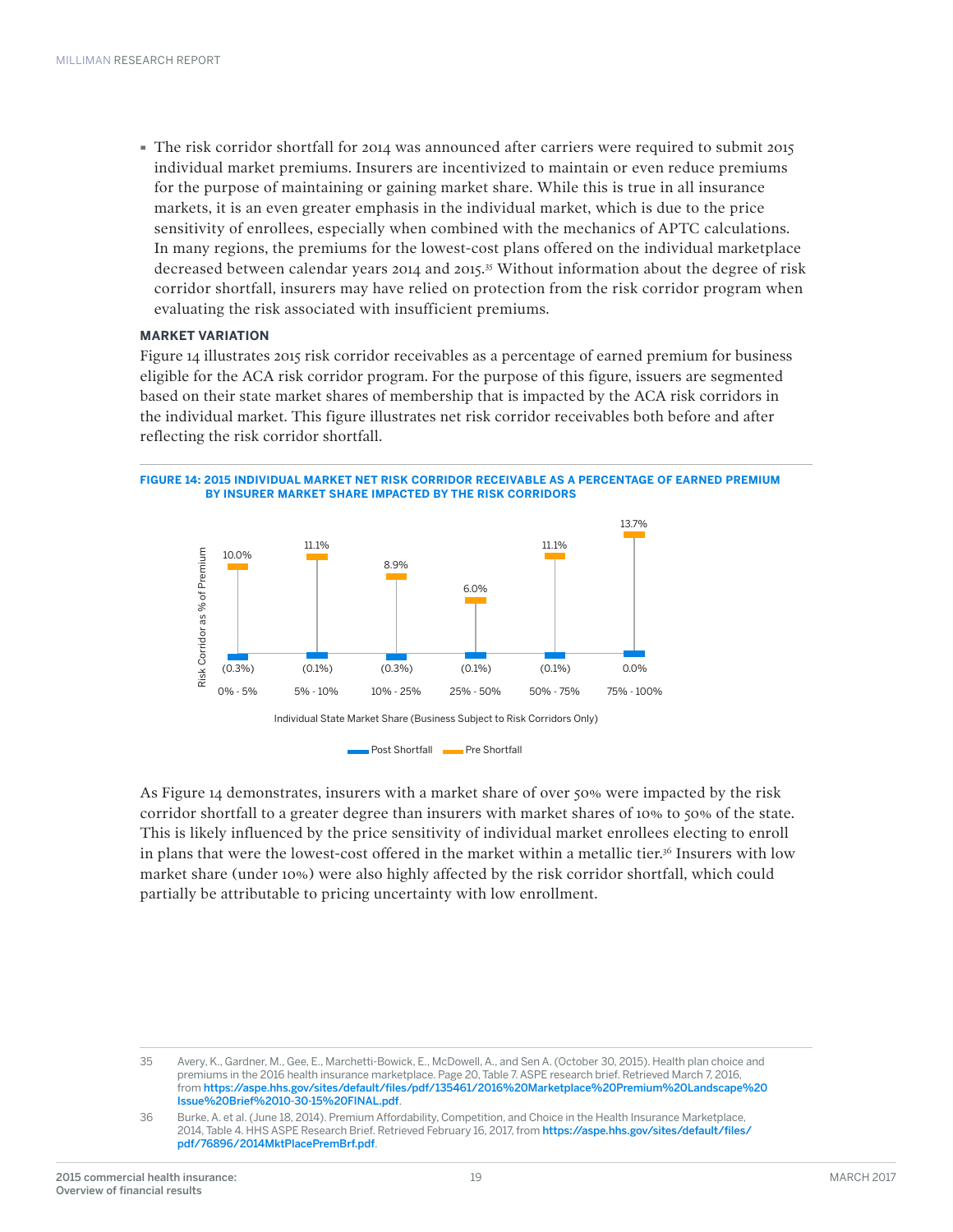The impact of the risk corridor funding shortfall varied significantly by state. Figure 15 illustrates the change in net underwriting margin by state in 2015 that is due to carriers not receiving risk corridor payments.



**FIGURE 15: 2015 INDIVIDUAL MARKET CHANGE IN NET UNDERWRITING MARGIN THAT IS DUE TO RISK CORRIDOR SHORTFALL BY STATE**

As illustrated in Figure 15, the insurer financial impact associated with the risk corridor shortfall varied greatly by state, influenced by both the percentage of individual market business impacted by the risk corridor program and the financial performance of insurers under the program. In 21 states, net underwriting margin decreased by over 10%, which was due to the risk corridor shortfall, with six of these states experiencing net underwriting margin decreases of over 20%. In contrast, four states (Iowa, Mississippi, North Dakota, and Rhode Island) experienced net underwriting margin changes of less than 1%, which was due to the risk corridor shortfall in 2015.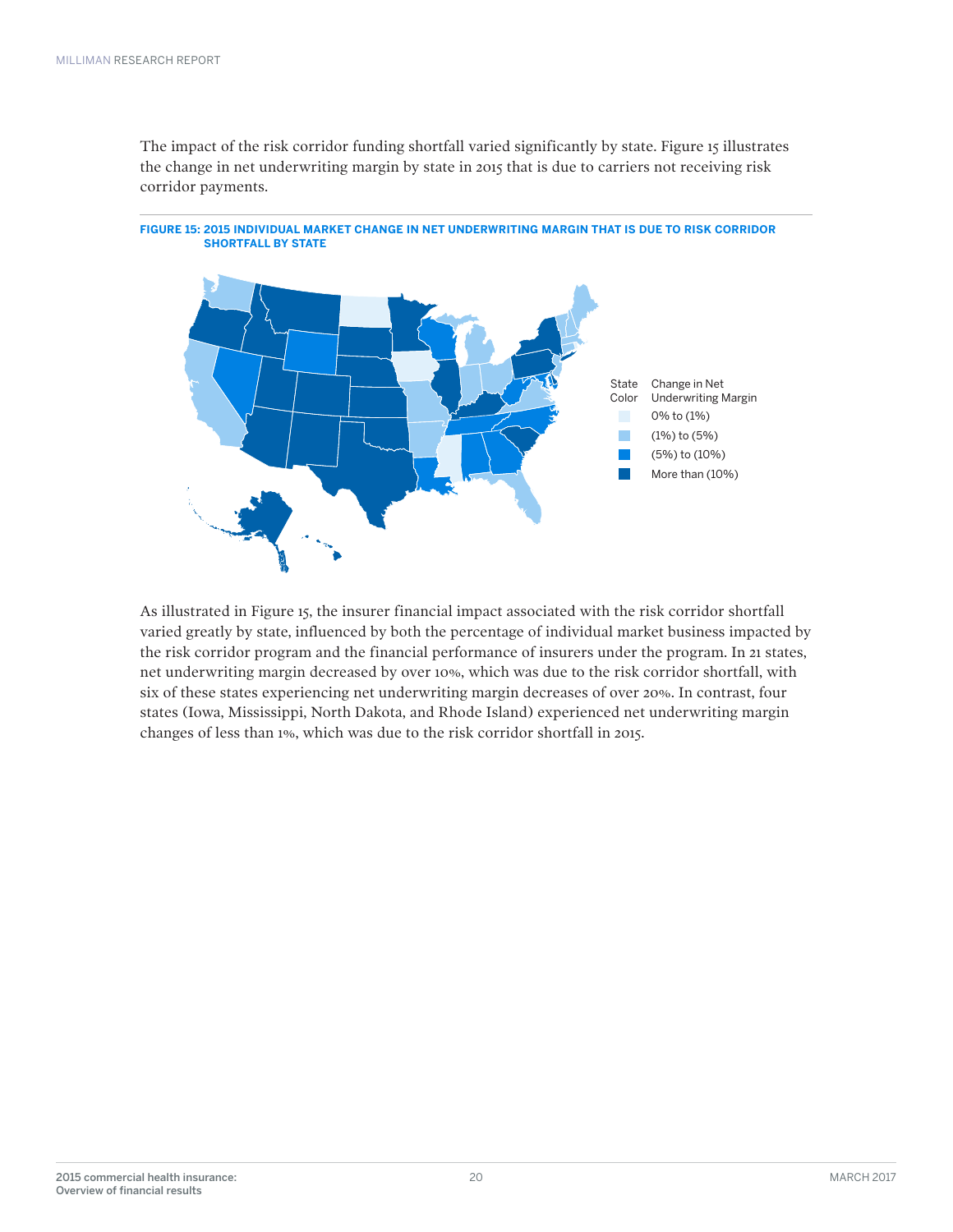### ACA risk adjustment program

The ACA risk adjustment program, the permanent component of the 3R programs, is intended to normalize for differences in member health risk among insurers. Risk adjustment transfers within the individual and small group markets in each state $37$  net to zero, meaning that the payments by insurers with lower-than-average-risk members are equal to the receipts by insurers with higherthan-average-risk members.

For 2015, risk adjustment transfers totaled nearly \$2.8 billion across the individual market and \$1.1 billion across the small group market. These transfers represent approximately 4.2% and 1.6% of earned premium for insurers impacted by risk adjustment for the individual and small group markets, respectively. These percentages increased from approximately 3.6% for the individual market and 0.9% for the small group market in 2014, as market share of ACA-compliant membership increased.

Although the risk adjustment transfers net to zero at the market level, the impact varies by insurer and can materially affect insurer financial results. Insurers with larger market share are less impacted by risk adjustment transfers because the risks of their memberships will naturally be closer to the market average risk. Conversely, insurers with smaller market share can be more affected by risk adjustment transfers. Figures 16 and 17 illustrate this for the individual and small group markets, respectively.

Figures 16 and 17 also illustrate that there are wider variations in risk adjustment transfers in the individual market than in the small group market. In the 2015 individual market, risk adjustment transfers of greater than 2% of total earned premium were incurred for 71% of national market share. While in the 2015 small group market, only 34% of national market share experienced risk adjustment transfers greater than 2% of total earned premium.



Note: Insurers included in Figure 16 have been limited to those with at least 0.5% state market share and risk adjustment transfers as a percentage of earned premium of +/-50%.

<sup>37</sup> Massachusetts and Vermont have a combined individual and small group risk pool, so risk adjustment transfers in Massachusetts and Vermont net to zero across the individual and small group markets combined.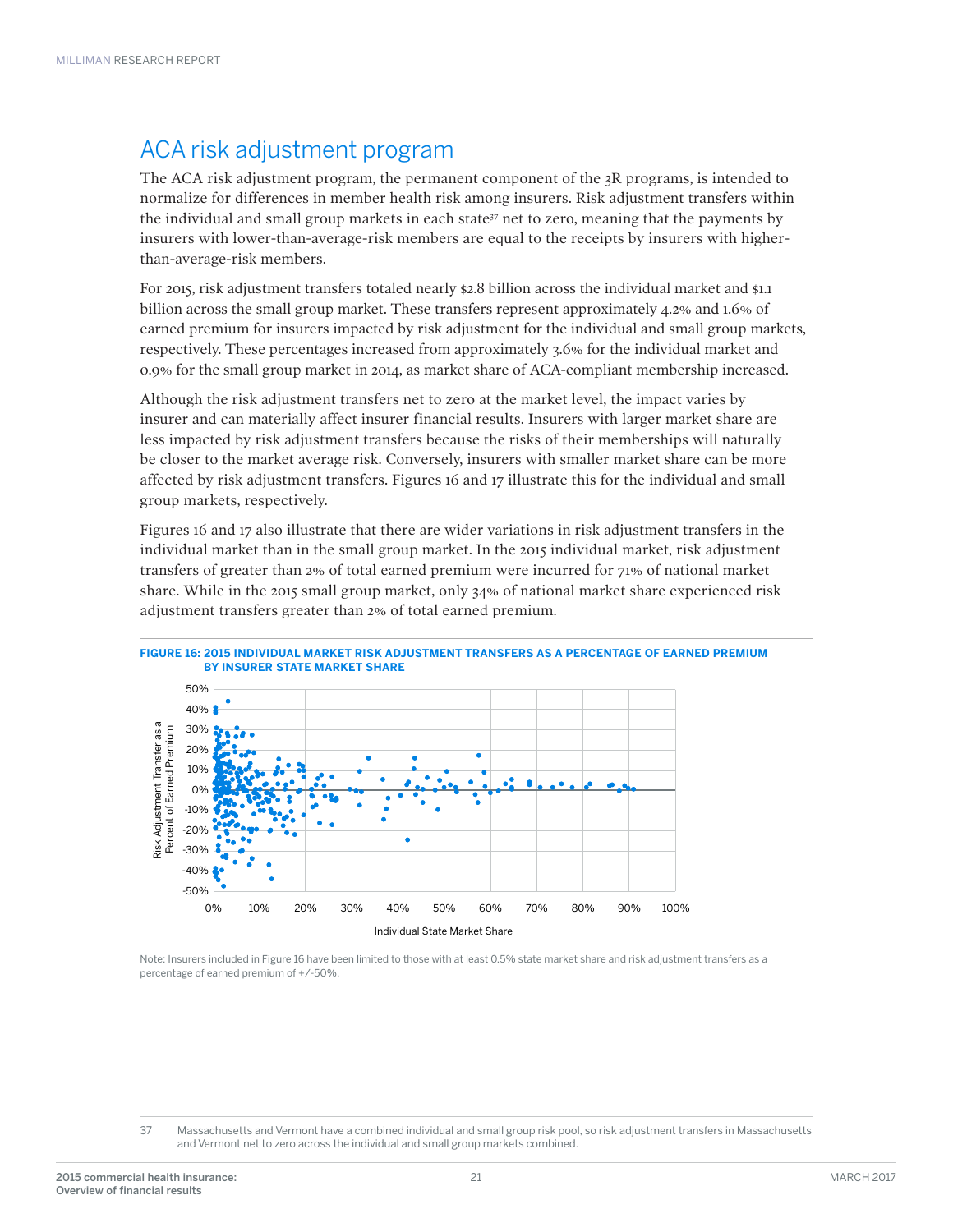

### **FIGURE 17: 2015 SMALL GROUP MARKET RISK ADJUSTMENT TRANSFERS AS A PERCENTAGE OF EARNED PREMIUM**

Note: Insurers included in Figure 17 have been limited to those with at least 0.5% state market share and risk adjustment transfers as a percentage of earned premium of +/-50%.

Insurers with smaller market share in the individual market may have been surprised by the amount of their 2015 risk adjustment transfers when results were announced by CMS on June 30, 2016, if they had assumed that their 2015 transfers would be about the same as their 2014 transfers. As shown in Figure 18, 2015 risk adjustment transfers as a percentage of earned premium were only moderately correlated with 2014 values in the individual market ( $R_2 = 25\%$ ). However, the large number of observations in the lower left quadrant of Figure 18 indicate that most insurers paying out risk adjustment transfers in 2014 also did so in 2015. The large number of observations in the upper-right quadrant of Figure 18 indicates that most insurers receiving risk adjustment transfers in 2014 also did so in 2015.



**FIGURE 18: INDIVIDUAL MARKET RISK ADJUSTMENT TRANSFERS AS A PERCENTAGE OF EARNED PREMIUM BY** 

Note: Insurers included in Figure 18 have been limited to those with at least 0.5% state market share and risk adjustment transfers as a percentage of earned premium of +/-50% in both 2014 and 2015.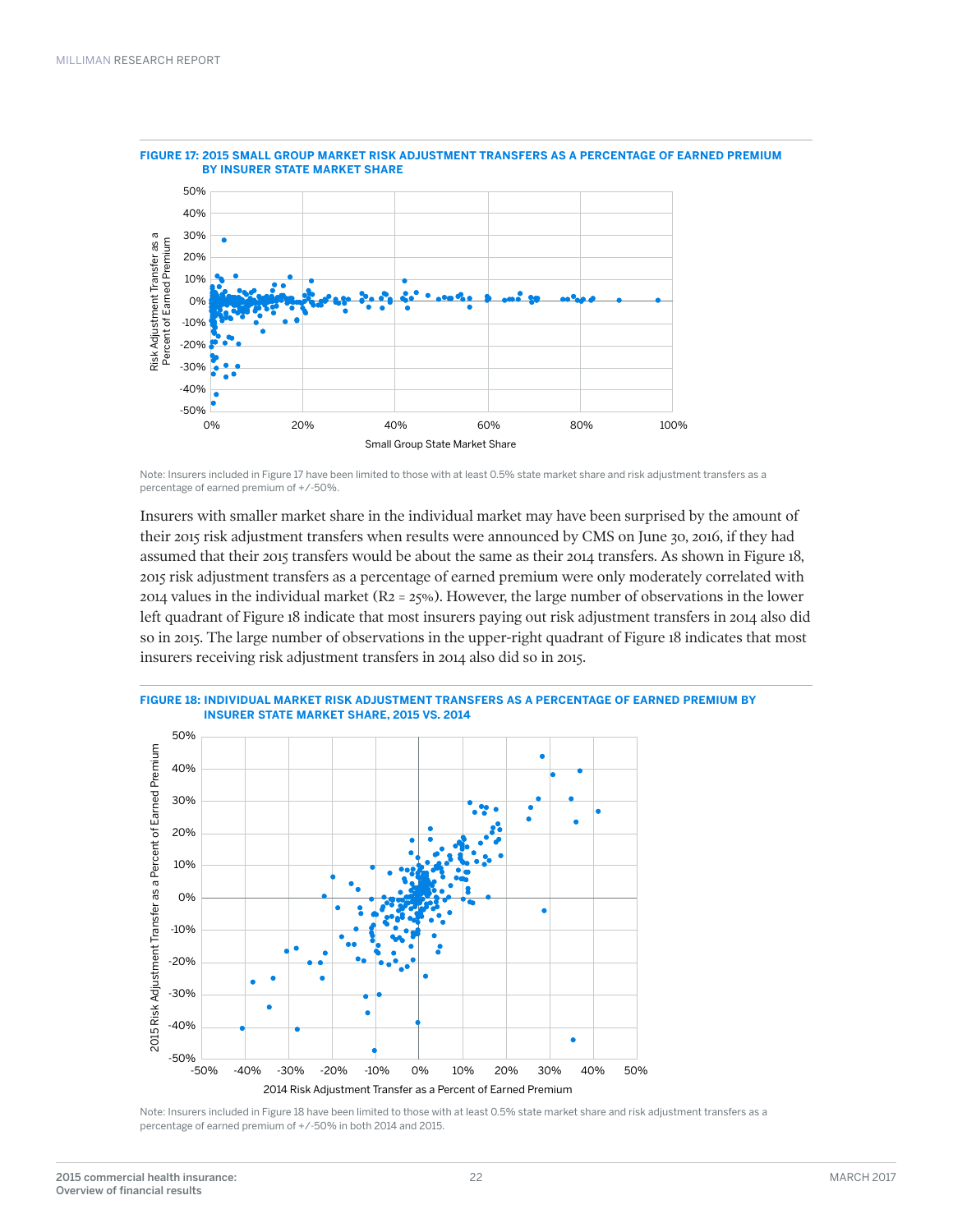Figure 19 compares 2014 and 2015 risk adjustment transfers as a percentage of earned premium in the small group market. In comparison with the individual market illustrated in Figure 18, we once again note that the small group market has less variation in risk adjustment transfers than the individual market. Similar to the individual market, 2015 risk adjustment transfers as a percentage of earned premium were moderately correlated with 2014 values in the small group market ( $R_2 = 28\%$ ) and most insurers that paid or received risk adjustment transfers in 2014 also did the same in 2015.





Note: Insurers included in Figure 19 have been limited to those with at least 0.5% state market share and risk adjustment transfers as a percentage of earned premium of +/-50% in both 2014 and 2015.

Risk adjustment transfers materially impact the financial results of most insurers in the ACA individual and small group markets and are critical to the long-term viability of these markets. With two years of actual results, insurers are now able to better estimate risk adjustment transfers to report on their annual statements and reflect in premium rates. However, there will continue to be uncertainty. When developing estimates for risk adjustment transfers, insurers need to consider the risk scores of their members, changes in market average premiums, and any updates to the risk adjustment calculation. While there will always be some uncertainty about risk adjustment transfers, we believe that if there are no major legislative changes impacting these markets, the amount of uncertainty will continue to decrease in the next few years as the markets mature and only routine updates are needed to the ACA risk adjustment program. However, to the extent material changes are made to the individual and small group insurance markets, insurers may be faced with new challenges in estimating risk adjustment transfers.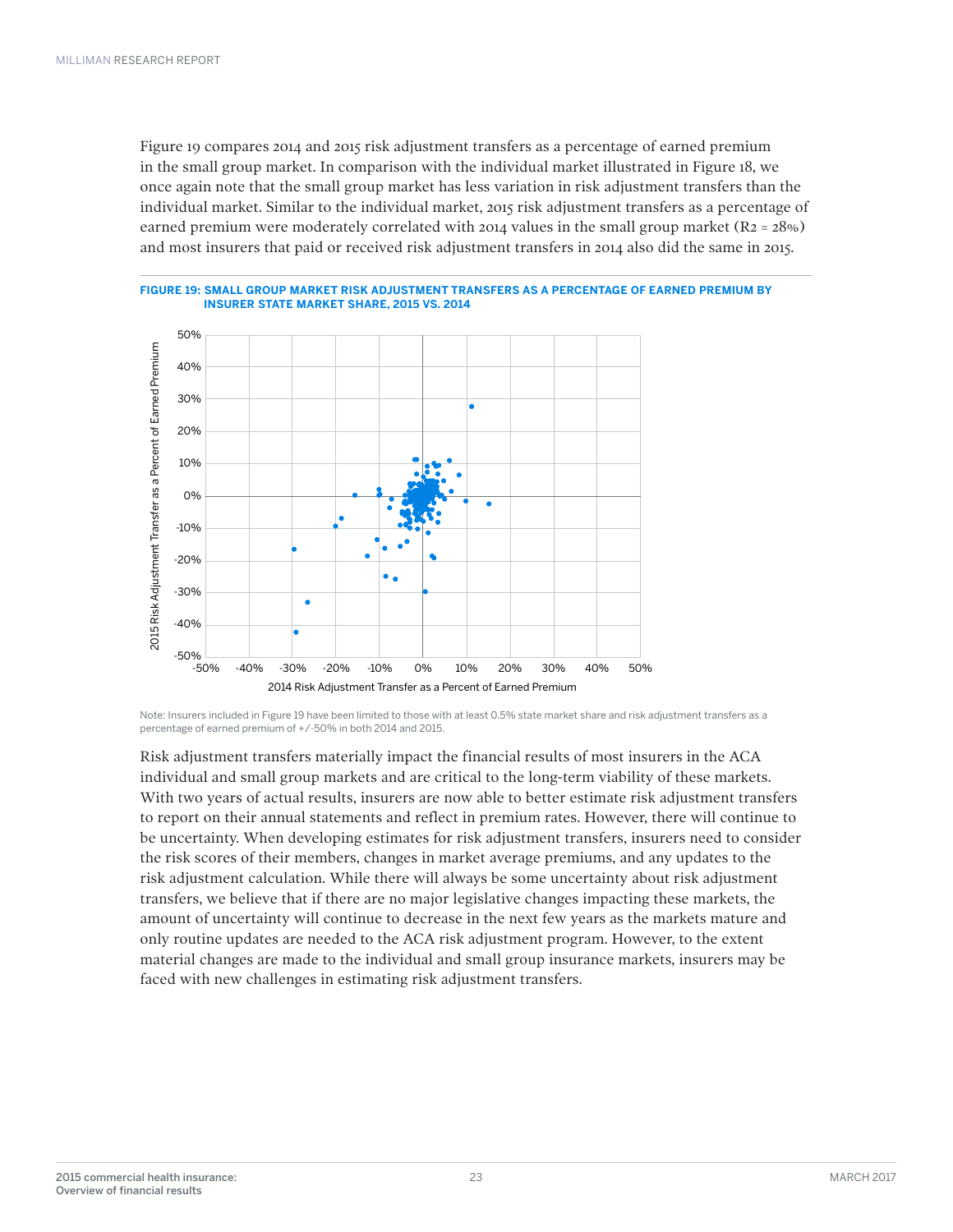### **Conclusion**

Insurer financial experience from the MLR forms provides a transparent view into the U.S. health insurance market. For 2014 and 2015, the data provides a unique picture of the insurance markets' financial results, based on final accountings of the ACA's 3R programs. Since 2013, the individual market has undergone significant change in terms of enrollment, premium revenue, and claims expense, as well as overall market volatility relative to the group insurance markets. With the United States potentially undertaking another round of health insurance reform in the near future, insurers and policymakers should study the enrollment and financial results that have occurred under the ACA to better understand how insurance markets may react to future regulatory and legislative changes.

### Limitations

The analyses presented in this research paper have relied on data and other information from the MLR forms and Supplemental Health Care Exhibits of health insurers. MLR form data was obtained from the Center for Consumer Information and Insurance Oversight of the Centers for Medicare and Medicaid Services<sup>38</sup> in December 2016. The 2010 Supplemental Health Care Exhibit data was obtained using SNL Financial. Data related to insurance marketplace effectuated enrollment, and subsidies data was obtained from publicly available federal government data. The data and other information have not been audited or verified, but a limited review was performed for reasonableness and consistency. If the underlying data or information is inaccurate or incomplete, the results of this analysis may likewise be inaccurate or incomplete. Published values subsequent to December 1, 2016, are not included in this report.

The views expressed in this report are made by the authors of this report and do not represent the collective opinions of Milliman. Other Milliman consultants may hold different views and reach different conclusions.

### Acknowledgement

The authors would like to thank Colin Gray, FSA, MAAA, and Jason Melek, ASA, MAAA, for their assistance in collecting and reviewing the data contained in this report. David Hayes, FSA, MAAA, and Jason Karcher, FSA, MAAA, provided peer review and editorial support for this report. The authors appreciate their assistance.

### **Qualifications**

Guidelines issued by the American Academy of Actuaries require actuaries to include their professional qualifications in all actuarial communications. The authors are members of the American Academy of Actuaries, and meet the qualification standards for performing the analyses in this report.

<sup>38</sup> Centers for Medicare and Medicaid Services. Medical Loss Ratio Data and System Resources. Retrieved March 7, 2016, from [http://www.cms.gov/CCIIO/Resources/Data-Resources/mlr.html](https://www.cms.gov/CCIIO/Resources/Data-Resources/mlr.html).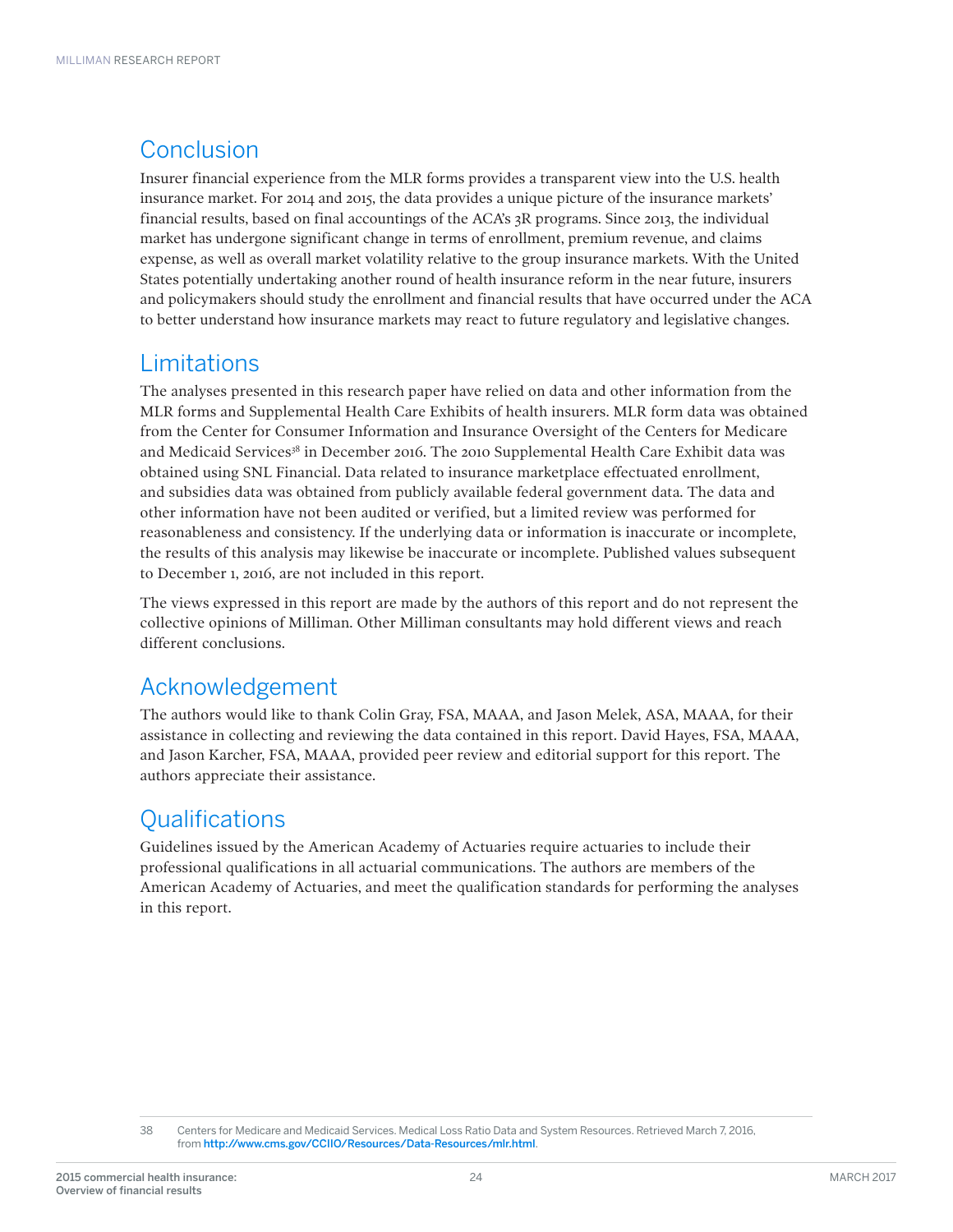### Appendix 1 Aggregate health insurer financial results 2010 - 2015

#### **SUMMARY OF COMMERCIAL HEALTH INSURER FINANCIAL RESULTS - CALENDAR YEARS 2010 - 2015 PER MEMBER PER MONTH PREMIUM AND EXPENSES**

INDIVIDUAL MARKET - ALL REPORTED COMPANIES

| <b>YEAR</b> | 11 Y DI V I DUAL IVIAI\I\L I<br><b>COVERED</b><br><b>LIVES</b> | ALLINEI VINTLD OVIIII ANILO<br><b>EARNED</b><br><b>PREMIUM</b> | <b>FEES</b><br><b>AND</b><br>TAXES | <b>CLAIM</b><br><b>EXPENSES</b> | <b>MLR</b><br><b>REBATES</b> | <b>TOTAL</b><br><b>ADMIN</b><br><b>EXPENSES</b> | UNDERWRITING<br>GAIN/(LOSS) | <b>PRELIMINARY</b><br><b>MEDICAL</b><br><b>LOSS RATIO</b> | <b>MLR</b><br><b>REBATES</b><br><b>AS % OF</b><br><b>EARNED</b><br><b>PREMIUM</b> | <b>UNDERWRITING</b><br><b>MARGIN</b> | <b>ADMIN</b><br><b>EXPENSE</b><br><b>RATIO</b> |
|-------------|----------------------------------------------------------------|----------------------------------------------------------------|------------------------------------|---------------------------------|------------------------------|-------------------------------------------------|-----------------------------|-----------------------------------------------------------|-----------------------------------------------------------------------------------|--------------------------------------|------------------------------------------------|
| 2015        | 17.500.000                                                     | \$337.64                                                       | \$13.86                            | \$305.43                        | \$0.51                       | \$48.19                                         | (\$32.55)                   | 95.3%                                                     | 0.1%                                                                              | $(9.6\%)$                            | 14.3%                                          |
| 2014        | 15.000.000                                                     | \$302.96                                                       | \$15.99                            | \$251.64                        | \$1.31                       | \$48.55                                         | (\$18.08)                   | 88.8%                                                     | 0.4%                                                                              | $(6.0\%)$                            | 16.0%                                          |
| 2013        | 10.900.000                                                     | \$247.41                                                       | \$2.55                             | \$209.62                        | \$0.96                       | \$43.09                                         | (\$9.68)                    | 86.7%                                                     | 0.4%                                                                              | $(3.9\%)$                            | 17.4%                                          |
| 2012        | 10.700.000                                                     | \$240.10                                                       | \$5.01                             | \$199.47                        | \$1.54                       | \$38.30                                         | (\$4.78)                    | 86.0%                                                     | 0.6%                                                                              | $(2.0\%)$                            | 16.0%                                          |
| 2011        | 10.700.000                                                     | \$234.17                                                       | \$5.80                             | \$188.47                        | \$3.06                       | \$38.47                                         | (\$2.55)                    | 83.5%                                                     | 1.3%                                                                              | $(1.1\%)$                            | 16.4%                                          |
| 2010        | 10.100.000                                                     | \$214.11                                                       | \$6.24                             | \$166.14                        | \$0.26                       | \$40.86                                         | (\$0.67)                    | 80.8%                                                     | 0.1%                                                                              | $(0.3\%)$                            | 19.1%                                          |

SMALL GROUP MARKET - ALL REPORTED COMPANIES

| <b>YEAR</b> | <b>COVERED</b><br><b>LIVES</b> | <b>EARNED</b><br><b>PREMIUM</b> | <b>FEES</b><br><b>AND</b><br><b>TAXES</b> | <b>CLAIM</b><br><b>EXPENSES</b> | <b>MLR</b><br><b>REBATES</b> | <b>TOTAL</b><br><b>ADMIN</b><br><b>EXPENSES</b> | <b>UNDERWRITING</b><br>GAIN/(LOSS) | PRELIMINARY<br><b>MEDICAL</b><br><b>LOSS RATIO</b> | $111 - 13$<br><b>REBATES</b><br><b>AS % OF</b><br><b>EARNED</b><br><b>PREMIUM</b> | UNDERWRITING<br><b>MARGIN</b> | <b>ADMIN</b><br><b>EXPENSE</b><br><b>RATIO</b> |
|-------------|--------------------------------|---------------------------------|-------------------------------------------|---------------------------------|------------------------------|-------------------------------------------------|------------------------------------|----------------------------------------------------|-----------------------------------------------------------------------------------|-------------------------------|------------------------------------------------|
| 2015        | 14.700.000                     | \$410.95                        | \$24.81                                   | \$327.92                        | \$0.87                       | \$51.94                                         | \$4.64                             | 85.8%                                              | 0.2%                                                                              | 1.1%                          | 12.6%                                          |
| 2014        | 16.000.000                     | \$388.99                        | \$23.07                                   | \$310.90                        | \$0.73                       | \$48.49                                         | \$5.15                             | 85.9%                                              | 0.2%                                                                              | 1.3%                          | 12.5%                                          |
| 2013        | 17.300.000                     | \$376.19                        | \$12.99                                   | \$303.16                        | \$0.57                       | \$46.37                                         | \$10.68                            | 84.5%                                              | 0.2%                                                                              | 2.8%                          | 12.3%                                          |
| 2012        | 18.100.000                     | \$361.59                        | \$12.23                                   | \$291.54                        | \$0.93                       | \$44.38                                         | \$9.81                             | 84.5%                                              | 0.3%                                                                              | 2.7%                          | 12.3%                                          |
| 2011        | 18,800,000                     | \$352.88                        | \$13.41                                   | \$280.86                        | \$1.28                       | \$45.68                                         | \$10.54                            | 83.7%                                              | 0.4%                                                                              | 3.0%                          | 12.9%                                          |
| 2010        | 17.600.000                     | \$343.26                        | \$11.84                                   | \$274.66                        | \$0.07                       | \$45.05                                         | \$10.93                            | 83.7%                                              | 0.0%                                                                              | 3.2%                          | 13.1%                                          |

MLR

ML<sub>D</sub>

#### LARGE GROUP MARKET - ALL REPORTED COMPANIES

|             |                                |                                 |                                           |                                 |                              |                                                 |                             |                                                           | $\cdots$<br><b>REBATES</b>                        |                                      |                                                |
|-------------|--------------------------------|---------------------------------|-------------------------------------------|---------------------------------|------------------------------|-------------------------------------------------|-----------------------------|-----------------------------------------------------------|---------------------------------------------------|--------------------------------------|------------------------------------------------|
| <b>YEAR</b> | <b>COVERED</b><br><b>LIVES</b> | <b>EARNED</b><br><b>PREMIUM</b> | <b>FEES</b><br><b>AND</b><br><b>TAXES</b> | <b>CLAIM</b><br><b>EXPENSES</b> | <b>MLR</b><br><b>REBATES</b> | <b>TOTAL</b><br><b>ADMIN</b><br><b>EXPENSES</b> | UNDERWRITING<br>GAIN/(LOSS) | <b>PRELIMINARY</b><br><b>MEDICAL</b><br><b>LOSS RATIO</b> | <b>AS % OF</b><br><b>EARNED</b><br><b>PREMIUM</b> | <b>UNDERWRITING</b><br><b>MARGIN</b> | <b>ADMIN</b><br><b>EXPENSE</b><br><b>RATIO</b> |
| 2015        | 42.700.000                     | \$410.68                        | \$20.35                                   | \$349.30                        | \$0.26                       | \$32.80                                         | \$6.61                      | 90.3%                                                     | 0.1%                                              | 1.6%                                 | 8.0%                                           |
| 2014        | 43.200.000                     | \$404.79                        | \$20.10                                   | \$342.88                        | \$0.17                       | \$32.66                                         | \$7.01                      | 89.9%                                                     | 0.0%                                              | 1.7%                                 | 8.1%                                           |
| 2013        | 47.200.000                     | \$368.68                        | \$8.59                                    | \$320.40                        | \$0.14                       | \$29.90                                         | \$7.36                      | 89.9%                                                     | $0.0\%$                                           | 2.0%                                 | 8.1%                                           |
| 2012        | 47.400.000                     | \$367.11                        | \$8.36                                    | \$319.45                        | \$0.19                       | \$29.04                                         | \$7.91                      | 90.0%                                                     | 0.1%                                              | 2.2%                                 | 7.9%                                           |
| 2011        | 48,200,000                     | \$359.20                        | \$9.49                                    | \$310.49                        | \$0.66                       | \$28.98                                         | \$8.27                      | 89.6%                                                     | 0.2%                                              | 2.3%                                 | 8.1%                                           |
| 2010        | 39.200.000                     | \$339.47                        | \$7.70                                    | \$293.55                        | \$0.00                       | \$31.64                                         | \$5.74                      | 89.3%                                                     | $0.0\%$                                           | 1.7%                                 | 9.3%                                           |

Notes:

- 1. Covered Lives equals reported member months divided by 12.
- 2. The 2011 through 2015 reported premium and expenses are based on MLR form reported values as of March 31 of the following year.
- 3. MLR form reported values transposed into the same format as the NAIC Supplemental Health Care Exhibit form.
- 4. Earned Premium equals Part 1, Line 1.1 of the Supplemental Health Care Exhibit.†
- 5. Fees & Taxes equals Part 1, Line 1.5, 1.6, and 1.7 of the Supplemental Health Care Exhibit.
- 6. Claims Expenses equals Part 1, Line 5.0 of the Supplemental Health Care Exhibit.†
- 7. Total Admin Expenses equals the sum of Part 1, Lines 6.6, 8.3, and 10.5 of the Supplemental Health Care Exhibit.
- 8. Underwriting Gain (Loss) equals Part 1, Line 11 of the Supplemental Health Care Exhibit.
- 9. Preliminary Medical Loss Ratio equals the sum of Part 1, Line 4 + Line 5.0 + Line 6.6 ÷ Line 1.8 of the Supplemental Health Care Exhibit.
- 10. The 2012/13/14/15 MLR Rebates as a % of Earned Premium equal reported rebates on Part 4, Line 5.4 (Total Column) of 2012/13/14/15 MLR form ÷ Earned Premium.
- 11. The 2011 MLR Rebates as a % of Earned Premium equal reported rebates on Part 5, Line 5.4 (Total Column) of 2011 MLR form ÷ Earned Premium.
- 12. Underwriting Margin equals Underwriting Gain (Loss) ÷ Earned Premium.
- 13. Admin Expense Ratio equals Total Admin Expenses ÷ Earned Premium.

† 2014 and 2015 values were adjusted by impact of 3R's.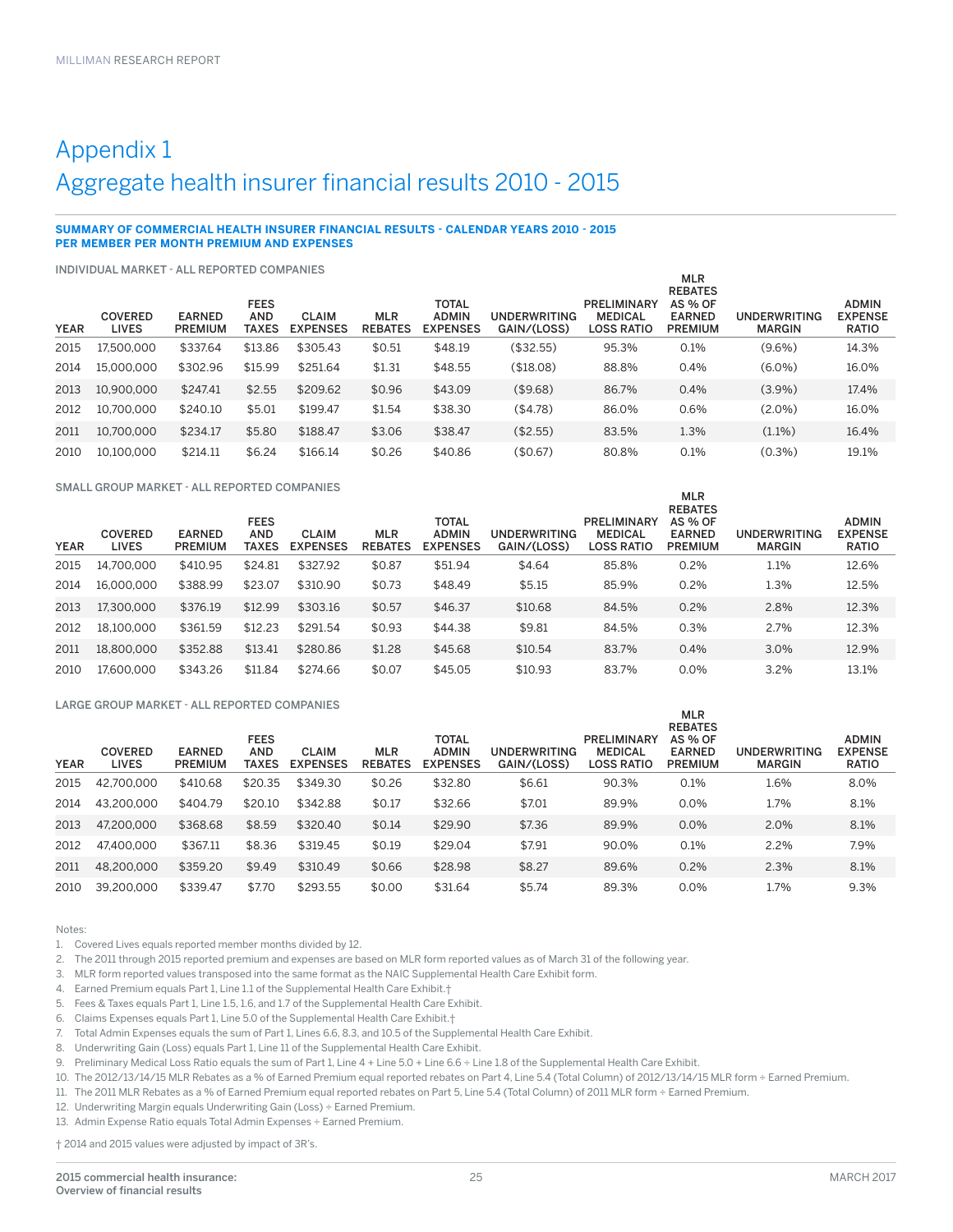### Appendix 2 Methodology

#### **MEDICAL LOSS RATIO DATA OVERVIEW**

Section 2718 of the ACA instituted minimum medical loss ratio requirements for health insurers in the individual, small group, and large group markets. The Center for Consumer Information and Insurance Oversight (CCIIO) within the Centers for Medicare and Medicaid Services (CMS) has publicly released the annual Medical Loss Ratio Reporting Data (MLR Data) that was used to fulfill and measure the minimum medical loss ratio requirements under the ACA. We have summarized and analyzed the MLR Data made available through CCIIO's website<sup>39</sup> as of December 1, 2016.

The MLR Data contains experience reported by health insurance issuers at the state and market level. Business under the medical loss ratio requirements is split between comprehensive (annual limit greater than \$250,000), "mini-med" (annual limit at or less than \$250,000), and expatriate. Data for comprehensive and mini-med business is split separately between the individual, small group, and large group markets. Individual market values exclude limited benefit plans, dread-disease policies, accident-only coverage, and other policies that are not considered comprehensive health insurance. The small group and large group categories exclude self-funded employers, many of which purchase stop-loss insurance. Business written through an association is included in the MLR Data based on the insured entity's individual, small group, or large group status. Additionally, for 2013 through 2015, student health insurance was separately reported. For the purpose of this report, only comprehensive business has been analyzed.

The information contained in the MLR data tracks closely with the Supplemental Health Care Exhibit (SHCE) form that is submitted with the insurer's year-end annual statement. The SHCE, developed by the National Association of Insurance Commissioners (NAIC), was first required in 2010. By comparing the 2010 Exhibit and 2011-2015 MLR Data, health insurance industry trends can be evaluated over the six-year period. A limitation in these comparisons is that several Californiabased health insurers file with the state's Department of Managed Care, rather than the NAIC, and therefore do not complete the Exhibit form. However, these companies are required to report data for the medical loss ratio calculation and are contained in the 2011 through 2015 MLR data sets. The 2010 SHCE data was summarized using SNL Financial.

The analyses presented in this report were based upon values from the 2011 through 2015 MLR Data and the 2010 SHCE data meeting the following criteria:

- · Health insurance coverage lines of business.
- · Business in the 50 states and the District of Columbia.
- · Identified as comprehensive health insurance coverage based upon a review of the reported values by the authors of this report. For example, companies providing solely behavioral health services were flagged as non-comprehensive.

Values for certain affiliate companies were combined for analyses presented in this report in a way to avoid double-counting of enrollment values.

<sup>39</sup> The Center for Consumer Information and Insurance Oversight website is found at [http://www.cms.gov/CCIIO/Resources/](https://www.cms.gov/CCIIO/Resources/Data-Resources/mlr.html) [Data-Resources/mlr.html](https://www.cms.gov/CCIIO/Resources/Data-Resources/mlr.html).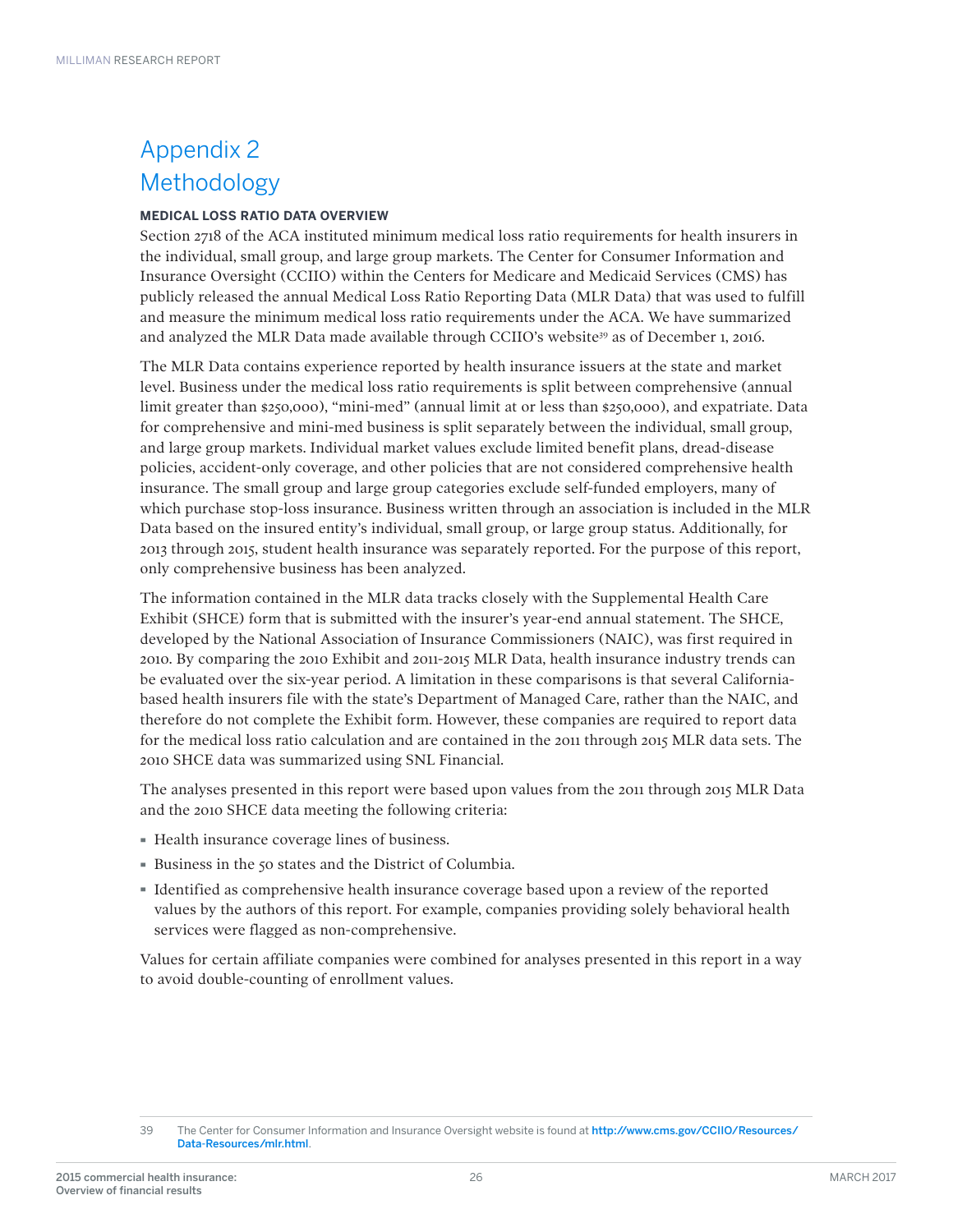Figure 20 provides a summary of the number of companies, covered lives, and aggregate premium amounts reported for calendar year 2015 on a national basis (50 U.S. states and Washington, D.C.) for the comprehensive health insurance business under the ACA's medical loss ratio requirements that is included in this report. Additionally, the percentage of total premium (based on reported experience in the 50 states and Washington, D.C.) identified as non-comprehensive is illustrated. Data was reviewed for reasonableness and consistency. However, individual company results have not been audited. To the extent that individual company data was not correctly reported, the values presented in this report will not be representative of actual financial results.

| <b>MARKET</b>              | <b>GROUPS</b><br>(PARENT<br><b>COMPANIES</b> ) | <b>COMPANIES</b> | LIVES <sup>1</sup> | <b>PREMIUM</b><br>(SMILLION) | % NON-<br><b>COMPREHENSIVE</b> |
|----------------------------|------------------------------------------------|------------------|--------------------|------------------------------|--------------------------------|
| <b>INDIVIDUAL</b>          | 184                                            | 406              | 17.500.000         | \$70.901                     | 0.04%                          |
| SMALL GROUP                | 175                                            | 364              | 14.700.000         | \$72.611                     | 0.01%                          |
| LARGE GROUP                | 177                                            | 382              | 42.700.000         | \$210.662                    | 0.06%                          |
| <b>TOTAL COMPREHENSIVE</b> | 218                                            | 484              | 74.900.000         | \$354.174                    | 0.05%                          |

#### **FIGURE 20: 2015 COMPREHENSIVE HEALTH INSURANCE REPORTED IN MLR FORM**

Notes:

1. Lives represent reported member months divided by 12.

2. Certain values have been rounded.

While a majority of the fields in the MLR Data were simply reassigned to the appropriate SHCE report line item, significant adjustments were made to the earned premiums and incurred claims fields to appropriately account for the impact of the 3Rs in applicable markets during 2014 and 2015. In particular, adjustments related to the reporting of transitional reinsurance recoveries were based on a review of insurers' 2014 and 2015 annual statement filings, as well as actuarial judgment. Because risk corridor amounts reported in the MLR Data are based on a different calculation from amounts paid to issuers by CCIIO, we replaced all MLR Data risk corridor values with those published by CCIIO.40 Other adjustments were made to the data for observed reporting anomalies.

If you would like further information on data and analytics that can be produced from the Medical Loss Ratio Reporting Form data, please contact the authors of this report.

#### **MARKETPLACE EFFECTUATED ENROLLMENT DATA**

CMS has released quarterly effectuated enrollment snapshots for the insurance marketplace on a national and state level for December 2014 through March 2016.41 Effectuated marketplace enrollment at the end of each quarter is provided separately for total marketplace enrollment, CSR enrollment, and APTC enrollment. The effectuated marketplace enrollment also includes the average APTC on a national and state level for each quarter.

For 2014, the Internal Revenue Service (IRS) announced \$15.5 billion in APTC for insurance marketplace coverage.42 By dividing the \$15.5 billion amount by the December 2014 national average APTC (\$276), estimated monthly APTC effectuated enrollment for 2014 was calculated at 4.7 million.

<sup>40</sup> Center for Consumer Information and Insurance Oversight (November 19, 2015). Risk Corridors Payment and Charge Amounts for Benefit Year 2014. Retrieved March 7, 2016, from [https://www.cms.gov/CCIIO/Programs-and-Initiatives/Premium-](https://www.cms.gov/CCIIO/Programs-and-Initiatives/Premium-Stabilization-Programs/Downloads/RC-Issuer-level-Report.pdf)[Stabilization-Programs/Downloads/RC-Issuer-level-Report.pdf](https://www.cms.gov/CCIIO/Programs-and-Initiatives/Premium-Stabilization-Programs/Downloads/RC-Issuer-level-Report.pdf).

<sup>41</sup> CMS.gov (July 1, 2016). Quarterly Marketplace Effectuated Enrollment Snapshots by State. Retrieved February 16, 2017, from [https://www.cms.gov/Research-Statistics-Data-and-Systems/Statistics-Trends-and-Reports/Marketplace-Products/](https://www.cms.gov/Research-Statistics-Data-and-Systems/Statistics-Trends-and-Reports/Marketplace-Products/Effectuated_Quarterly_Snapshots.html) [Effectuated\\_Quarterly\\_Snapshots.html](https://www.cms.gov/Research-Statistics-Data-and-Systems/Statistics-Trends-and-Reports/Marketplace-Products/Effectuated_Quarterly_Snapshots.html).

<sup>42</sup> IRS (July 17, 2016). IRS Commissioner John Koskinen Letter to Congress. Retrieved February 16, 2017, from <https://www.irs.gov/pub/irs-utl/CommissionerLetterlwithcharts.pdf>.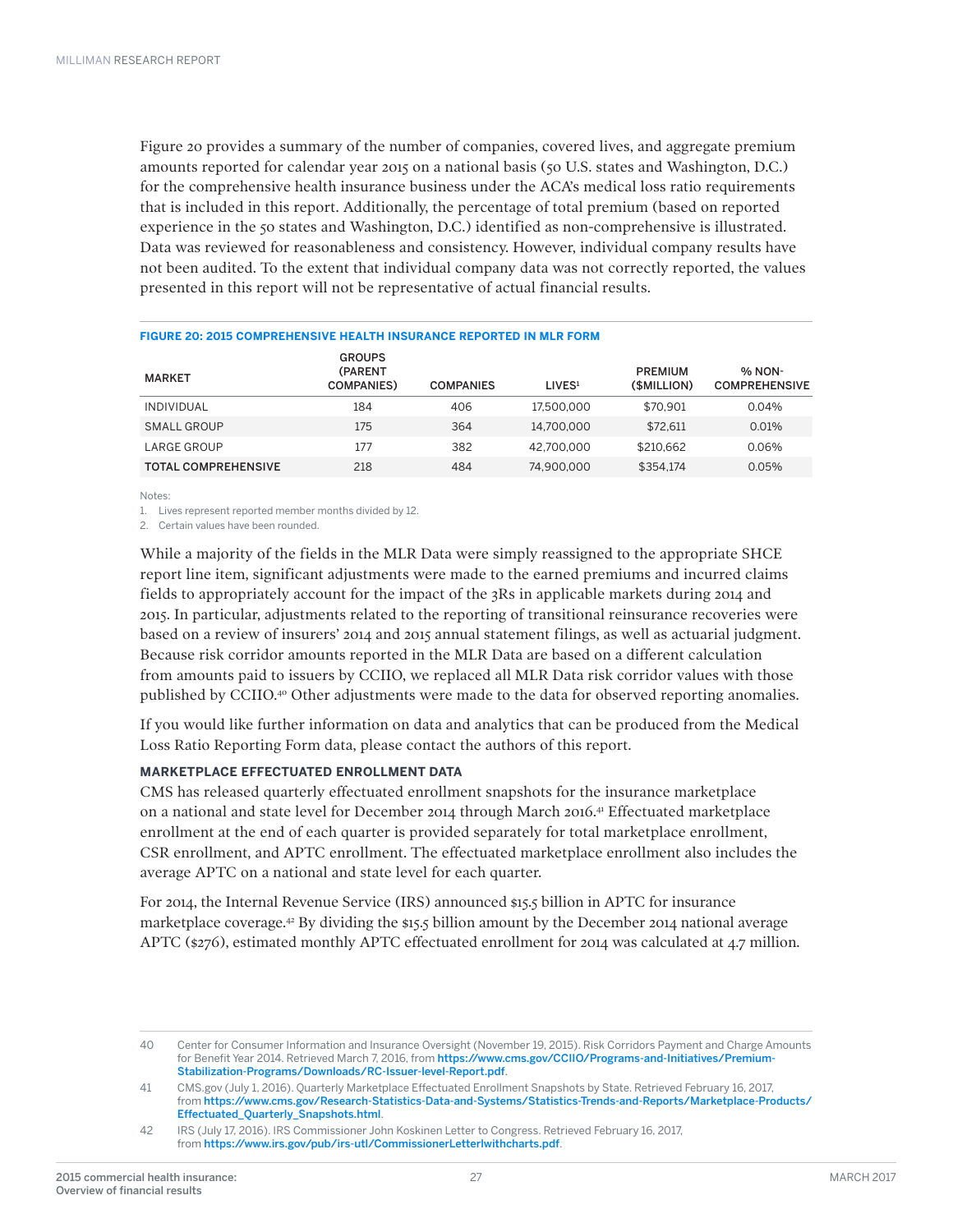For 2015, the IRS announced \$25 billion in APTC for insurance marketplace coverage.<sup>43</sup> By dividing the \$25 billion amount by the average quarterly national APTC (\$271), estimated monthly APTC effectuated enrollment for 2015 was calculated at 7.7 million. Note that quarterly national APTC amounts varied from \$270 to \$272.

Based on the ratios between APTC, CSR, and total marketplace effectuated quarterly enrollment snapshots from CMS, we estimated the average monthly effectuated enrollment for CSR and total marketplace enrollees in 2014 and 2015. The 2016 average monthly effectuated values for total marketplace, APTC, and CSR are based on the ratio between the March 2015 and March 2016 marketplace snapshot enrollment reports, multiplied by the estimated average monthly 2015 enrollment for each respective measure. For the first half of 2016, CMS indicated an average of 10.4 million consumers had effectuated marketplace coverage, with 8.8 million receiving APTC and nearly 5.9 million receiving CSR subsidies.44 While we believe our methodology for estimating average monthly effectuated enrollment is sound, actual values are certain to vary from our estimates to an unknown degree.

43 IRS (January 9, 2017). IRS Commissioner John Koskinen Letter to Congress. Retrieved February 16, 2017, from <https://www.irs.gov/pub/newsroom/commissionerletteracafilingseason.pdf>.

44 CMS.gov (October 19, 2016). First Half of 2016 Effectuated Enrollment Snapshot. Retrieved February 16, 2017, from <https://www.cms.gov/Newsroom/MediaReleaseDatabase/Fact-sheets/2016-Fact-sheets-items/2016-10-19.html>.